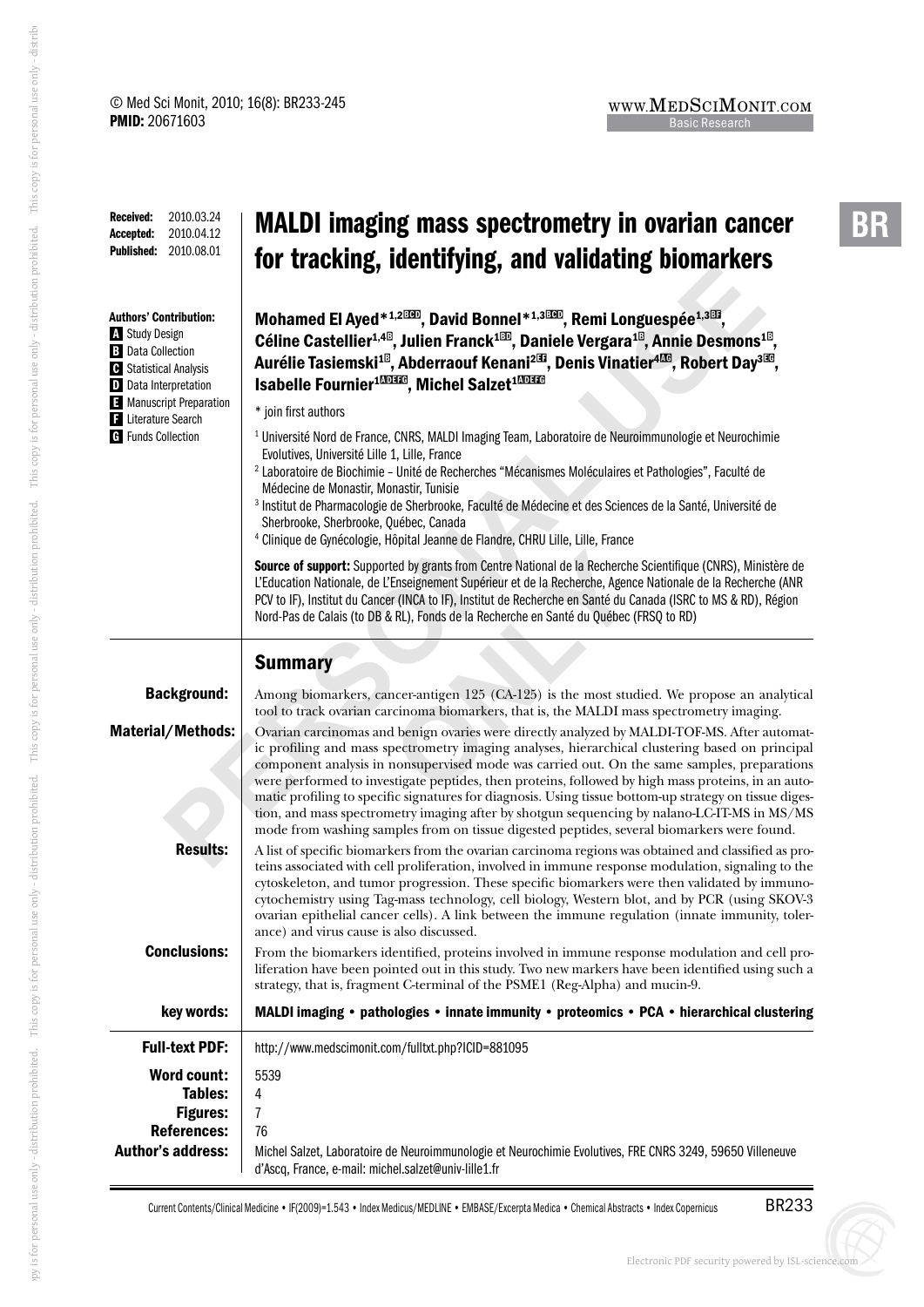## **BACKGROUND**

Ovarian cancer is the fourth leading cause of cancer death among women in Europe and the United States. Among biomarkers, cancer-antigen 125 (CA-125) is the most studied. CA-125 has a sensitivity of 80% and a specificity of 97% in epithelial cancer (stage III or IV). However, its sensitivity is around 30% in stage I cancer, its increase is linked to several physiological phenomena, and it is also detected in benign situations [1]. CA-125 is particularly useful for atrisk population diagnosis and for following illness evolution during therapeutic treatment. In this context, CA-125 is insufficient as a single biomarker for ovarian cancer diagnosis. Thus, other biomarkers are required to use a proteomic strategy for diagnosis [2–10].

At this time, 2 strategies have been undertaken by researchers. Several, several groups have tried to identify ovarian cancer markers in plasma or serum using SELDI-TOF profiling or chromatography coupled to mass spectrometry [3,11–16]. Other groups have developed a classic proteomic strategy using comparative 2D-gels and mass spectrometry  $[10, 17 - 19]$ .

extracted from patients of from an epithelial cancer cent<br>line (SKOV3). The first biomarker was identified as a frag-<br>ment of the immunoproteasome Reg-Alpha [20], and the<br>second was identified as orosomucoid.<br>Taken togethe In plasma or serum using SELDI-TOF sis from subsequent H&E<br>
matorgraphy coupled to mass spectrome-<br>
ther groups have developed a classic pro-<br>
IP).<br>
Frozen ovary sections were<br>
lengthendium-Tim Objects and mass spec-<br>
Froz Here, we propose another strategy based on direct tissue analysis and peptide profiling followed by MALDI profiling and imaging. Ovarian carcinomas (stages III and IV) and benign ovaries were directly analyzed by MALDI-TOF-MS. Hierarchical clustering based on principal component analysis (PCA) was carried out using ClinProTools software to classify tissues. Principal component analysis was used in the unsupervised mode to differentiate tumorous and healthy spectra based on their proteomic composition as determined by MALDI-MSI. Two stage IV tumor regions as well as 2 healthy regions were identified. To validate the procedure, 2 biomarkers identified in the 2 carcinoma regions were characterized using tissue MS-MS and nanolc-IT-MS. Validation was performed by specific MALDI imaging using the Tag-mass concept, and PCR was performed on mRNA extracted from patients or from an epithelial cancer cell ment of the immunoproteasome Reg-Alpha [20], and the second was identified as orosomucoid.

Taken together with recent results from gastric cancer diagnosis [21,22], our results suggest that MALDI-MSI is a promising technology for tumor classification and for identifying specific biomarkers in various types of tumors.

## MATERIAL AND METHODS

## **Materials**

a-cyano-4-hydroxycinnamic acid (HCCA), sinapinic acid (SA), 3-acetylpyridine (3AP), 1,1,1,3,3,3-Hexafluoro-2-propanol (HFIP) ammonium bicarbonate ( $NH_{4}CO_{3}$ ), trisma base, xylene, methanol (MeOH), ethanol (EtOH), acetonitrile (AcN), angiotensin II, Des-Arg-bradykinin, substance P, ACTH 18-39, ACTH 7-38, and bovine insulin were obtained from Sigma-Aldrich and used without any further purification. Trypsin was from Promega. AspN, LysC enzyme was from Roche. Trifluoroacetic acid (TFA) was purchased from Applied Biosystems. Acetonitrile p.a. and methanol p.a. were from J.T. Baker.

#### Basic Research Med Sci Monit, 2010; 16(8): BR233-245

## **Samples**

collected, including sex, age, tr<br>and after surgery, extent of surg<br>alive with progressive disease, d<br>h), and survival from the time of<br>osis. Samples were collected at the<br>tely frozen, and stored at –80°C u<br>to 12-µm thick Tissues, ascites, and cyst fluids were obtained with informed consent and institutional review board approval (CCPPRBM Lille: CP 05/83) from patients undergoing any ovarian tumor resection at Hospital Jeanne de Flandre. A total of 48 tissue samples from 25 patients with grade III and IV ovarian cancer, and 23 benign tumors, were analyzed. Patient information was collected, including sex, age, treatment received before and after surgery, extent of surgery, current status (alive, alive with progressive disease, deceased, and cause of death), and survival from the time of original pathologic diagnosis. Samples were collected at the time of surgery, immediately frozen, and stored at –80°C until analysis. Typically, 10- to 12-μm thick sections were cut using a cryostat and thaw-mounted on flat, electrically conductive sample slices. Histopathologic diagnoses were made by an anatomopathology blinded to the original clinical diagnosis from subsequent H&E-stained sections.

## **Tissue preparation**

Frozen ovary sections were immediately transferred onto a conductive Indium-Tin Oxide (ITO) glass (Bruker Daltonics, Wissenbourg, France). After drying the sections for 5 minutes at room temperature, tissues were heated to 37°C for 20 seconds to adhere to slides and placed under a vacuum for 10 minutes. They were then rinsed in chloroform and analyzed in MALDI ms for MALDI imaging analyses [23].

## **MALDI Imaging and Specific MALDI Imaging**

#### **Automated tissue profiling**

profiling<br>
a utes at room temperature,<br>
TOF-MS.<br>
for 10 minutes. They were<br>
nent anal-<br>
analyzed in MALDI ms for<br>
sed in the<br> **MALDI Imaging and Specif**<br>
d healthy<br>
as deter-<br> **Automated tissue profiling**<br>
as exered for ea For automated profiling assays, markers of 3 mass ranges were screened for each section. After the tissue treatment, 10 μL of HCCA 10 mg/mL in ACN/TFA 0.1% 7:3 were dropped to perform the analysis of peptides. The laser settings for these analyses were power  $40\%$ , offset  $65\%$ , range 20%, small focus, and 150 ns of pulsed ion extraction. A methanol 100% wash was then used to remove the matrix, and 10 μL per section of SA 20 mg/mL in AcN/TFA 0.1% were dropped to perform the analysis on the proteins mass range. The laser settings were power 45%, offset 65%, range 20% small focus, and 150 ns of pulsed ion extraction. Ten μL of SA 10 mg/mL in HFIP  $100\%$ , then 10 μL of SA 20 mg/mL in ACN/TFA 0.1% 7:3 were then dropped to perform the analysis on high-mass proteins after their extraction from the tissue section [24]. For each analysis, 1000 shots were accumulated for 50 spectra per tissue section.

## **MALDI Imaging**

A solid ionic matrix (sinapinic acid SA/3AP) was prepared just before use and was deposited using a Chemical Inkjet Printing CHIP-1000 device (Shimadzu, Kyoto, Japan) after a raster of spots spaced by 250 μm center to center. Briefly, 4.8 μL (1 equivalent) of 3AP was added to a solution containing 10 mg/mL of SA in ACN/aqueous TFA 0.1% (6/4, v: v). The solution was agitated for several minutes before use. Five droplets of approximately 100 pL were deposed at each spot per cycle. Twenty iterations were necessary to reach the total final volume of 10 nL. Images were acquired using an UltraFlex II MALDI-TOF/TOF instrument

buti

on prohibi

ted. Thi

s copy i

s for personal use only - di

stribi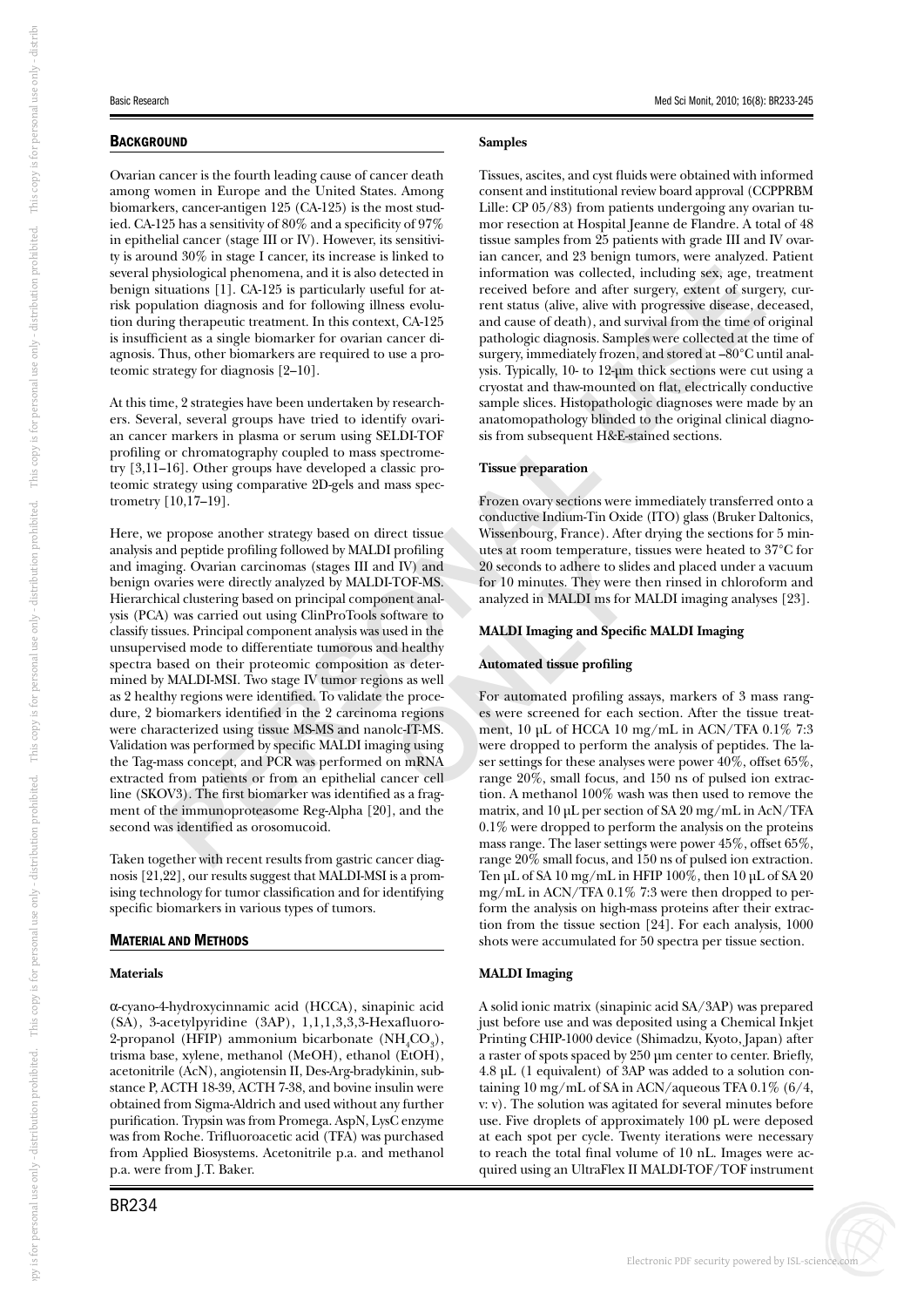(Bruker Daltonics, Bremen, Germany) equipped with a smart beam laser with a repetition rate of 200 Hz [25] and controlled by FlexControl 2.5 software (Bruker Daltonics). Images were performed in positive reflectron mode and MALDI-MS spectra were acquired in the mass range from 550 to 5000 Da. Six-hundred spectra were acquired at each spot using a laser frequency of 100 Hz. The images were recorded and reconstructed using Fleximaging II 2.5 (Bruker Daltonics) software.

## **Specific MALDI Imaging**

es in PBS, sections were incubated over-<br>
unran IgC photocleavable tagged rabbit ulally before being evaporated<br>
(Eurogentec) at 4°C [28,29]. The tissues uspended with 50 µL of<br>
3 times for 5 minutes with ultrapure was an For specific MALDI imaging studies, ovary sections were incubated at room temperature with 500 μL buffer (0.1 M PBS/  $1\%$  BSA /  $1\%$  normal goat serum /0.05% triton  $\times$ 100) for 30 minutes [26,27]. The same buffer was used to dilute the Reg alpha antibody (1/100) (Zymed Laboratories, Invitrogen, ref. 38–2400), and incubation was performed overnight at 4°C. After 3 washes in PBS, sections were incubated overnight with anti-Human IgG photocleavable tagged rabbit antibody  $(1/100)$  (Eurogentec) at  $4^{\circ}$ C [28,29]. The tissues were then rinsed 3 times for 5 minutes with ultrapure water to remove salts, and sections were dried at room temperature before matrix application. In the case of the orosomucoid (alpha 1 glycoprotein) biomarker, a polyclonal antibody (MCA3312Z) was purchased from AbD Serotec and used at a dilution of  $1/50$ . The secondary antibody is an anti-human IgG photocleavable tagged mouse antibody (1/100) (Eurogentec).

#### **Automatic trypsin digestions**

The printed array of the CHIP-1000 on the tissue section was composed of spots spaced by 250 μm center-to-center. A total of 40 nL of solution containing 25 μg/mL of trypsin in water was applied to each spot. Five droplets of approximately 100 pL were deposited at each spot per cycle. Forty iterations were necessary to obtain the final volume.

## **MS/MS of digested and derived tissues**

**FOF MS/MS** experiments of the sections were<br>**F** instrument experiments, th MALDI-TOF MS/MS experiments on digested and derived tissue sections were performed using an Ultraflex II TOF-TOF instrument equipped with a LIFT III cell. For MS/MS experiments, the following parameters were set: laser repetition rate of 100 Hz with 33% attenuation, ion source voltages of 8 kV and 7.3 kV on the MALDI sample plate and first electrode; LIFT cell pulse from ground for electrode 1 and 2 to 19 kV; and in the last step, electrode 3 was decreased to 3.2 kV. Reflector end voltage was set to 29.5 kV and mid-grid to 13.85 kV. For each MS/MS spectrum, 1000 total shots were averaged, including 200 for parent ions and 800 for fragments. Laser fluence was constant over the experiments.

Protein identification in databanks was performed using Biotools 3.0 software (Bruker Daltonics) connected to the Phenyx search engine interrogating the NCBI, Swissprot, EST, or MSDB databases. Methionine oxidation was set as the variable modification, and no fixed modification was used. Taxonomy was specified to be human. Trypsin was selected as the enzyme, and 2 missed cleavages were settled. The mass tolerance was set at 1 and 0.5 Da for the MS and MS/MS.

#### **Bottom-up analyses**

#### **Peptide tissue extractions**

 $\kappa$  C18 cartridges (500 µL extract/c<br>hing with 5 mL acidified water (0.0<br>were eluted with 5 mL 60% AcN<br>TFA). Sixty percent of the eluted<br>wacuum centrifuge (Savant). This<br>in 100 µL acidified water (0.05% T<br>i C18 reversed Slices were washed with acetonitrile (60%) acidified with HCl 1N (w/5v). The collected supernatants were incubated overnight at 4°C with gentle rocking. After centrifugation at 12 000 rpm for 30 minutes at 4°C, the supernatants were loaded on Sep-Pak C18 cartridges (500 μL extract/cartridge; Waters). After washing with 5 mL acidified water (0.05% TFA, Pierce), samples were eluted with 5 mL 60% AcN in acidified water (0.05% TFA). Sixty percent of the eluted fraction was reduced in a vacuum centrifuge (Savant). This fraction was resuspended in 100 μL acidified water (0.05% TFA) and fractionated on a C18 reversed-phase HPLC column (4.6 mm×25 cm, Interchim) equilibrated with acidified water (0.05% TFA). Elution was performed with a linear gradient of acetonitrile in acidified water (0.05%) from 0% to 70% at a flow rate of 500 μL/min. Each fraction was collected manually before being evaporated in a SpeedVac vacuum and resuspended with 50 μL of HPLC grade water. Each fraction was analyzed by MALDI-TOF-MS before trypsin digestion.

## **Trypsin digestion**

Decrease of the dividend and the samples (exhibody is<br>
antibody is<br>
on ice for 30 minutes in 5<br>
antibody<br>
in 25 mM (NH<sub>4</sub>HCO<sub>3</sub>). Dig<br>
at 37°C. Peptide extraction v<br>
utes with 50% acetonitrile,<br>
analysis, or with 50% aceto After drying, samples (extracted peptides) were placed on ice for 30 minutes in 50 μL of protease solution (sequence grade-modified trypsin, Promega, at 0.02 mg/mL in 25 mM (NH 4 HCO 3 ). Digestion was performed overnight at 37°C. Peptide extraction was performed twice for 15 minutes with 50% acetonitrile, 1% TFA for further MALDI-MS analysis, or with 50% acetonitrile, 1% formic acid for further ESI-MS/MS analysis. Trypsin digests were then lyophilized in a SpeedVac concentrator and resuspended in 5 μL of 0.1% formic acid.

## **For nanoLC-ESI MS samples**

Ten patients with grade III and IV ovarian cancer and 10 benign tumors were analyzed.

The cancer tissue sample contains serous cystadenoma, mucinous cystadenoma, and borderlines tissue.

For nanoLC-ESI MS analysis, on a section of 2 cm<sup>2</sup>, *in situ* enzymatic digestion is performed by adding 15 μL of trypsin enzyme  $(0.033 \mu g/\mu L \text{ in } 25 \text{ mM}$  Tris buffer pH 7.4) for 1 hour at room temperature. After enzymatic digestion, purification of resulting digestion peptides was achieved by using reverse phase  $C_8$  coated silica magnetic beads (ClinProts, Bruker Daltonics) according to the protocol of the manufacturer modified for tissues. Then, this, 15 μL of binding solution was directly applied onto the tissue during 1 minute, and then 15 μL of magnetic bead was added on the section. Extraction occurred for 10 minutes. During this step, beads and digested products were mixed 3 times using a micropipette directly onto the tissue. Digestion solution and beads were then deposited in a polypropylene tube and washed 3 times using 500  $\mu$ L of H<sub>2</sub>O/TFA 0.1%. Peptides were eluted from the beads with  $30 \mu$ L of ACN/H<sub>2</sub>O (1:1, v/v) and solution was dried by vacuum centrifugation. For the nano LC-MS/MS identification, peptides were redissolved in  $\rm H_2O/MEOH$  0.1% formic acid (9:1 v/v) after elution and evaporation.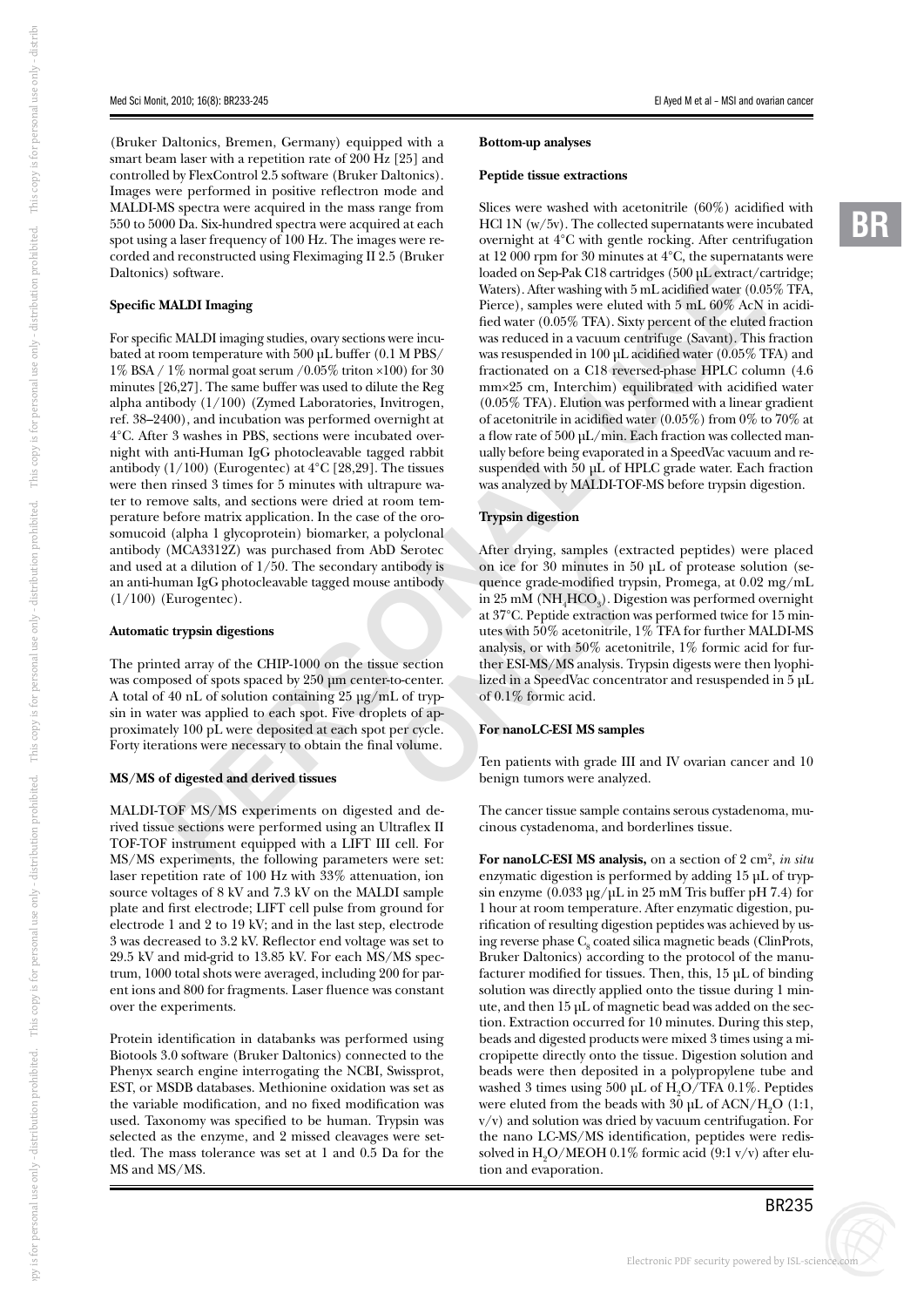**Table 1.** Forward and reverse primer sequences used in RT-PCR are shown 5' to 3'.

| <b>Primer designation</b> | <b>Forward primer</b> | Reverse primer              |  |
|---------------------------|-----------------------|-----------------------------|--|
| Orosomucoid               | CTGGGAGAGTTCTACGAAGC  | CCTCCTGTTTCCTCTCCTT         |  |
| Actin                     | AGCGCAAGTACTCCGTGTG   | GACTGGGCCATTCTCCTTAG        |  |
| GAPDH                     | ACCACAGTCCATGCCATCAC  | <b>TCCACCACCCTGTIGCTGTA</b> |  |
|                           |                       |                             |  |

### **Nano LC-nanoESI-IT MS and MS/MS**

silica bonded stationary phase (75 µm id,<br>
nerformed according to<br>
mubi  $\Delta$  hore size, Dionesy. Samples were<br>
and the total extracted R<br>
rates at 10 µL/min with 100% mobile phase<br>
a linear gradient of 1%/minute mobile<br>
a Analyses were performed on an ion trap mass spectrometer (Esquire 3000 plus, Bucker Daltonics) equipped with a nano ESI ion source and on-line coupled to a nano HPLC system. An injection of 0.5 μL of digest was made with a Switchos Autosampler (Dionex corporation) and separation was performed on a C18 silica bonded stationary phase (75 μm id, 150 mm long, 3 μm 100 Å pore size, Dionex). Samples were washed for 2 minutes at 10 μL/min with 100% mobile phase A (95%  $\rm H_2O$ , 5% ACN 0.1% formic acid). Peptides were then eluted using a linear gradient of 1%/minute mobile phase B (ACN 80%,  $H_2O$  20%, formic acid 0.08%) for 70 minutes at a flow rate of  $0.2 \mu L/min$ . The Esquire was operated in a data-dependent MS/MS mode in which 1 MS full scan was followed by 1 MS/MS scan on the most-abundant peptide ion. Collision energy was set to 35%. The heated capillary temperature and electrospray voltage were 160°C and 1.5kV respectively.

Protein identification was performed under MASCOT sequence query search program using SwissProt database filtered for the taxonomy "human." A tolerance of 1 Da for peptide and 0.5 Da for MS/MS was set. Only protein sequences with MOWSE score higher than 20 (indicating significant homology or identity) and identified in several samples representing at least 4 significant MS/MS were considered. Methionine oxidation and acetylation of N – terminal were defined as variable modification.

#### **Statistical data analysis**

**data analysis<br>| data analysis<br>|tical analyses, m<br>| common peak** For statistical analyses, mass spectra were internally recalibrated on common peaks (also known as *spectral alignment*) and normalized to the total ion count. An average spectrum created from all single spectra was used for peak selection and to define integration ranges. These integration ranges were used to obtain the intensities or areas of single spectra. Signal intensities were used for all calculations. For the principal component analysis and hierarchical clustering, the individual peak intensities were standardized across the data set. The Principal Component Analysis (PCA)was carried out using Pareto scaling, which uses the square root of the standard deviation as a scaling factor to reduce the dominance of large-scale intensity changes in the matrix and other high-abundance ions, as these may mask variations in lower abundance ions during PCA. The overall outcome of PCA is greatly affected by the masking of the underlying relevant information by ions related to matrix coating and other endogenous molecules. Under unsupervised PCA, each spectrum is classed as an individual so the principal components are selected and account for the greatest separation of each of the individual spectra.

#### **RNA isolation and PCR analysis**

d PCR analysis<br>
sies or the SKOV-3 cell line was extited<br>
with Qiazol reagent (Qiagen,<br>
mic beads. The mixture was shak<br>
6500 rpm in a Precellys 24 home<br>
dby Ozyme, France). RNA extraction<br>
dby Ozyme, France). RNA extracti mRNA from biopsies or the SKOV-3 cell line was extracted in 2 mL tubes prefilled with Qiazol reagent (Qiagen, France) and 1.4 mm ceramic beads. The mixture was shaken twice for 45 seconds at 6500 rpm in a Precellys 24 homogenizer (Bertin distributed by Ozyme, France). RNA extraction was performed according to the manufacturer's instructions, and the total extracted RNA was treated with RQ1Dnase1 (Promega, France) to prevent genomic DNA contamination. First strand cDNA was generated from 2 μg of total RNA using random primers (Promega, France) and the Superscript III reverse transcriptase (RT) kit (Invitrogen, France) in a final volume of 60 μL.

T MS full<br>abundant<br>abundant<br>definiting RT or RNA from the heated<br>abundant<br>cerre 160°C ed with RNaseH (Promega,<br>cation. For the TLR, Reg-all<br>genes, forward and reverse p<br>SCOT services in the Primer3 Input soft<br>tabase fil-<br>Omitting RT or RNA from the reaction mixture resulted in nonamplification and no-template controls. cDNA was treated with RNaseH (Promega, France) to optimize the amplification. For the TLR, Reg-alpha fragment and orosomucoid genes, forward and reverse primers (Table 1) were designed with the Primer3 Input software (*http://frodo.wi.mit.edu/cgibin/primer3/primer3\_www.cgi*). Toll Like Receptor (TLR) primer pairs were obtained from Krug et al. [29] Actin, GAPDH and 18S were used as reference genes. In each case, PCRs were performed for 30 cycles using Advantage 2 polymerase (Clontech) with an elongation time of 2 minutes. All PCR products were subcloned into the pGEM-T easy vector (Promega) and cDNA clones were sequenced with an ABI Prism 310 genetic analyzer (Applied Biosystems).

## **qPCR analyses for virus detection genes**

Epstein-Barr Virus R-gene quantification kit and CMV HHV6,7,8 R-Gene diagnostic kit (CE-IVD labeled are purchased at Argene and performed on Applied Biosystems 7500 as recommended by the manufacturer.

## **SKOV-3 cells stimulation and immunohistochemistry**

The human epithelial ovarian cancer cell line SKOV-3 was grown in RPMI-1640 medium with glutamine, supplemented with 10% FBS, 100 U/mL penicillin, and 100 μg/mL streptomycin. Cells were treated with TGF- $\beta$  (10 ng mL<sup>-1</sup>) for 24 hours in the absence of serum (B). Control cells were left untreated (A). For confocal microscopy analysis, cells were fixed for 5 minutes with 3.7% formaldehyde in phosphatebuffered saline (PBS) solution, permeabilized with a 0.1% solution of Triton X-100 in PBS, followed by 30 minutes incubation at room temperature with phalloidin-TRITC (Sigma). Slices were then mounted in glycergol and examined using a confocal microscope (Zeiss LSM 510). Control cells have a typical epithelial-like morphology in culture flask/Petri with the tendency to form dense colonies.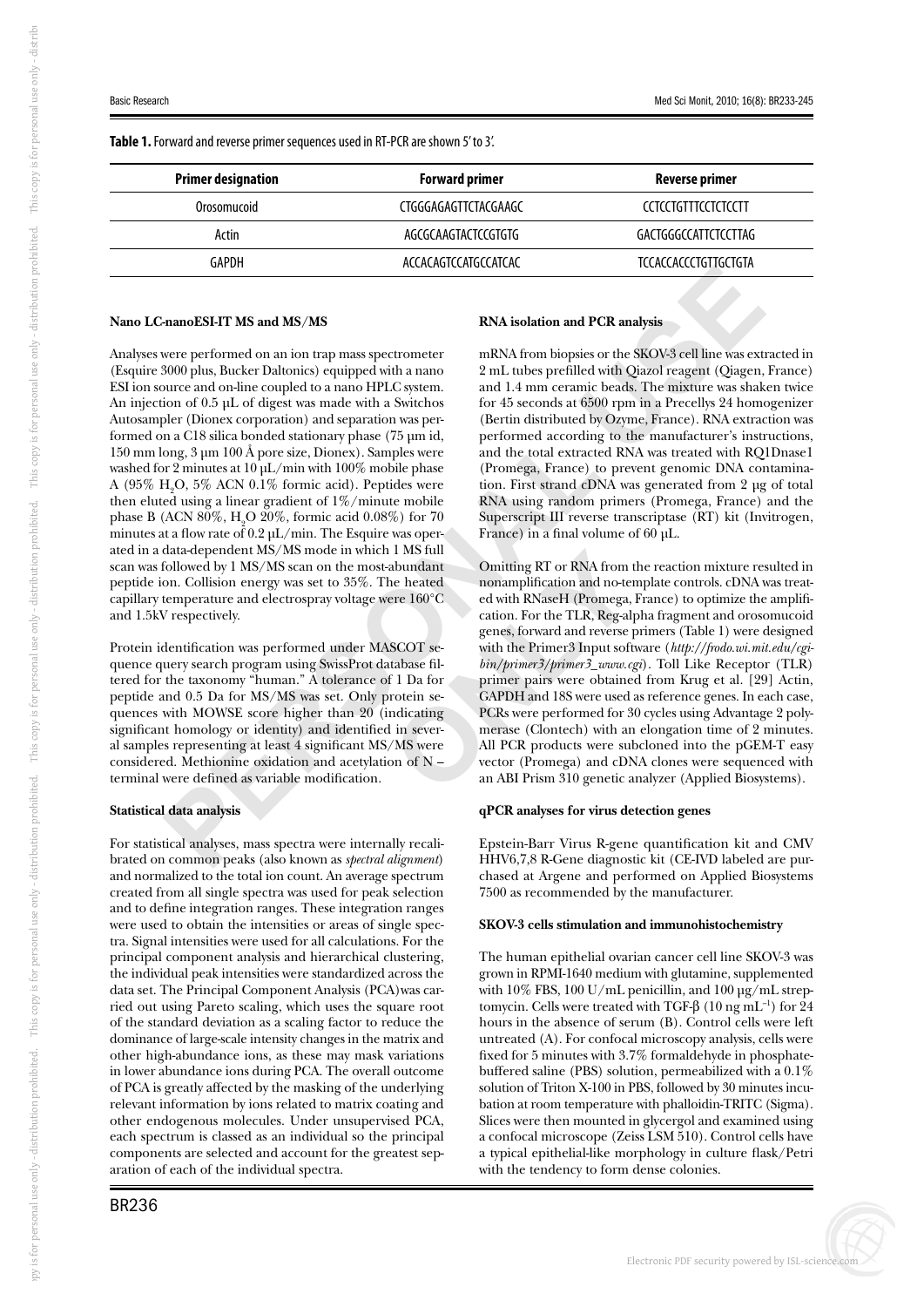**-**R



**High mass** 

Proteins

Peptides

**Begnin Borderline** Adenocarcinoma SSK

# **Western blotting**

A<br>
A<br>
B<br>
C

B Bordels<br>(x3 tiss

 $5x10$ 

**bo** 

 $C$  Bordeline

 $(x50)$ 

 $\overline{A}$ 

sorgen

m/z 65 000 and 68 000 is<br>
m/z 65 000 and 68 000 is<br>
m/z 65 000 and 68 000 is<br>
to total proteins (COFI, PROFI) (Sigma)<br>
but 2 others are detected<br>
block RIPA buffer, resolved on 12% oscium<br>
mold and protein and the componen Whole cell lysates (in lysis buffer as described above) containing 50 μg of total proteins (COF1, PROF1) (Sigma) were diluted in cold RIPA buffer, resolved on 12% sodium dodecyl sulphate-polyacrylamide gels (mini protean II electrophoresis system, BioRad) and blotted onto nitrocellulose membranes. The membranes were blocked with 5% w/v nonfat dry milk in TBS containing 0.1% Tween-20 (Sigma) and probed with selected primary antibodies. After incubation with secondary antibodies, immunoblots were visualized with the ECL detection kit (Amersham Biosciences).

## **RESULTS**

#### **Automatic profiling and PCA for biomarkers tracking**

Automatic profiling was performed on 20 samples (10 be-<br>nign, 6 carcinoma, 3 borderline) laid on the same slides and<br>submitted to peptides, then small proteins, and finally high<br>mass proteins tracking using 3 in-house meth nign, 6 carcinoma, 3 borderline) laid on the same slides and submitted to peptides, then small proteins, and finally high mass proteins tracking using 3 in-house methods, 1 after 1 based on classical matrix deposition and solvent treatments [23,24,30–32]. The analyses of a MALDI imaging data set by molecular mass images can be illustrated as a pseudogel (Figure 1). In peptides conditions (with HCCA as a matrix), carcinoma specific signatures can be found for m/z around 3300 and 4800, whereas in a benign larger zones for m/z ranged from 1200 to 2000 can be found. As can be seen, the borderline profile resembles the benign one. The principal component analysis (PCA) analyses confirm the observation (Figure 1). For small proteins (with SA as matrix), 2 signatures can be seen for m/z comprised between 9500 and 14 000 and 1 around 17 500 in carcinoma samples.

It is difficult to discriminate between borderline and benign profiles except for a specific signature at m/z, ranging between 4900 and 5200 which is, specifically detected in benign samples, and is absent in both carcinoma and borderline profiles (Figure 1). In high-mass proteins, a specific zone comprised between m/z 23 000 and 25 000 in carcinoma whereas in benign and borderline profiles a zone between

 $m/z$  65 000 and 68 000 is detected (Figure 1). Principal component analyses (PCA) confirmed the eyes detected zones but 2 others are detected through statistics in carcinoma; that is, 1 around  $m/z$  9000 and 12 000; 1 between  $m/z$  23 000 and 24 000, and the last 1 around m/z 35 000–37 000 (Figure 1). In a borderline profile PCA analyses detected a zone between m/z 5300 and 5000 and in begin a cross-zone with the malignant 1 at  $m/z$  10 000 and 11 000 (Figure 1).

ove) concreted to the same of the same of the same of the same of the same of the same of the same of the same of the same of the same of the same of the same of the same of the same of the same of the same of the same of All together, the data shows that it is necessary to perform on same samples the 3 procedures, helped with PCA analyses to have a clear overview of different classes of biomolecules present in the samples and to drive the biomarker hunting. In this context, as it can be seen in Figure 1B, a classic procedure using SA as matrix for peptides and small proteins did not allow one to detect high-mass proteins, only polar ones can be obtained. Thus, the HFIP procedure [24] was applied, and the number of peaks detected in the *m/z*  20 000 to 50 000 range was clearly increased (Figure 1A). Interestingly, several of these peaks are consistent with previously identified biomarkers using classic 2D proteomic procedures (Table 2), suggesting that the chemical treatments could enable known biomarkers to be recorded directly from tumor regions in tissue biopsies. These show that MSI can be more complementary to the classic proteomic for biomarker tracking.

## **MALDI Imaging Mass Spectrometry and Principal Component Analyses for biomarkers tracking**

MALDI imaging mass spectrometry analyses were performed on carcinomas tissues (stage III or IV) followed by PCA analyses using SA/3AP as matrix (Figure 2A). Unsupervised PCA was used to attempt to identify hidden variables between spectra taken from various regions of ovarian biopsy (Figure 2B). Figure 2B shows the score plots for unsupervised PCA. Plot PC1/PC2 shows the best separation, and 2 groups can be separated; that is*,* tumor versus healthy regions, which is in line with the histologic data (Figure 2C). A zoom of the most-separated ions from the PC1/PC2 plot is presented in Figure 2D, and a group of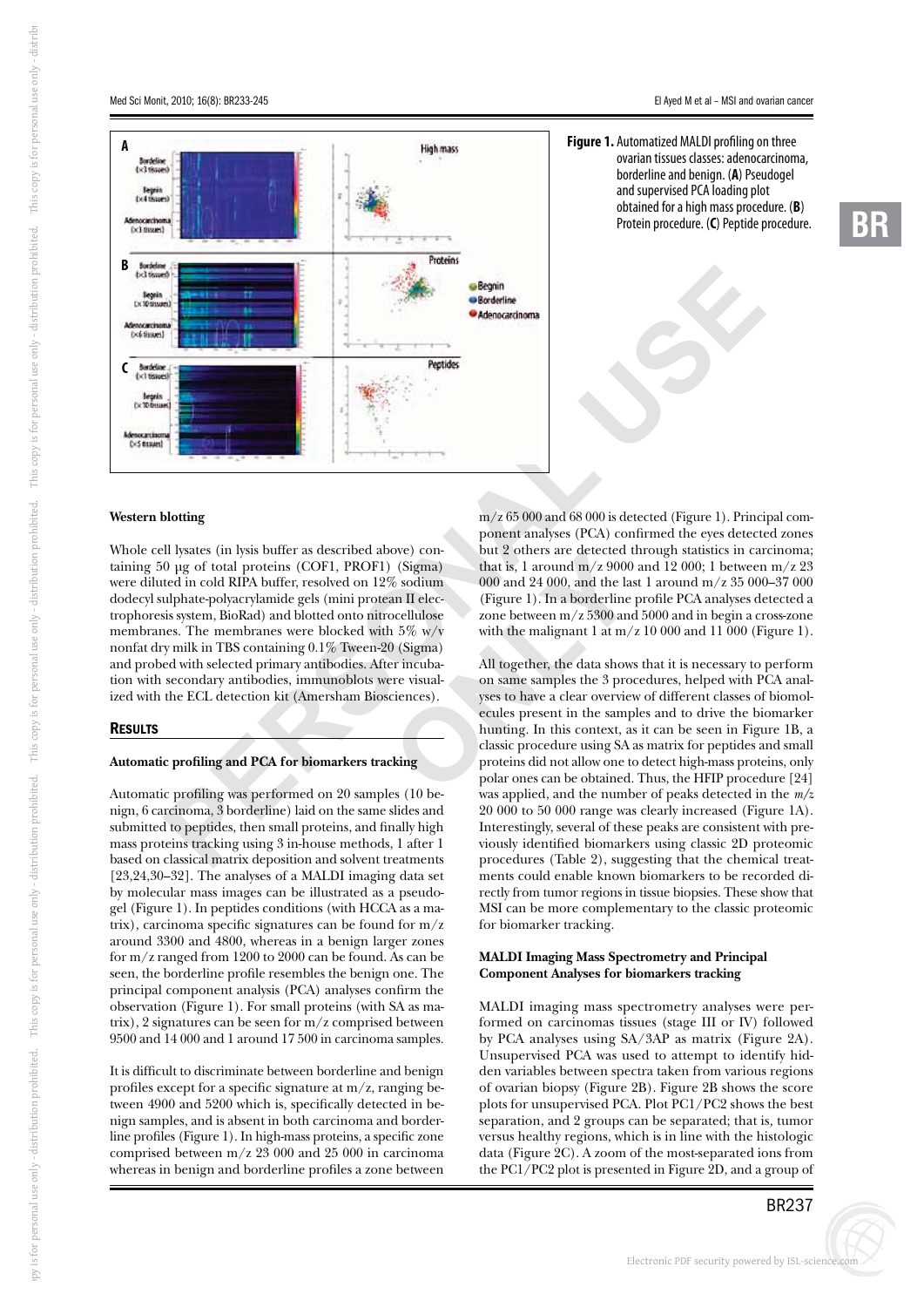**Table 2.** Molecular masses of known ovarian cancer protein biomarkers and masses found by MALDI MSI after using the HFIP high-mass protein preparation procedure compared to molecular masses of previously identified ovarian cancer markers.

| <b>Protein Name</b>                                                        | Mw (Da)<br><b>MALDI MSI with high mass</b><br>procedure | Mw (Da)<br>Protein previously identified in<br>OVC | <b>References</b> |
|----------------------------------------------------------------------------|---------------------------------------------------------|----------------------------------------------------|-------------------|
| Tetranectin (CAA45860)                                                     | 17 775                                                  | 17776                                              | $[67 - 70]$       |
| Neutropil Gelatinase-associated lipocalin<br>precursor                     | 22 576                                                  | 22571                                              | $[71]$            |
| Plasma retinol-binding protein precursor                                   | 22 986                                                  | 22 9 90                                            | $[72]$            |
| Metalloproteinase inhibitor 1 precursor                                    | 23 15 2                                                 | 23 15 3                                            | $[73]$            |
| Kallikrein 5 Precursor                                                     | 26 842                                                  | 26838                                              | $[74]$            |
| Isoform 1 of Urokinase plasminogen activator<br>surface receptor precursor | 36 940                                                  | 36949                                              | [75, 76]          |



**Figure 2.** MALDI MSI analyses of a mucinous adenocarcinoma stage IV. ( **A**) mucinous ovarian carcinoma section containing tumor and healthy parts submitted to automatic matrix deposition using a micro-spotter (CHIP-1000, Shimadzu). Location of the C-terminal part of Regalpha (m/z 9744) biomarker confirming the location of the tumor portion of the biopsy slice. ( **B**) PCA analyses though PC1, PC2 and PC3 of the mucinous ovarian carcinoma. ( **C**) Statistical PCA analyses with PC1 as tumor and PC2 as healthy tissue. Location of tumor biomarker vs protein present in the healthy part. ( **D**) Zoomed view of the most-differentiated m/z corresponding to part of the specific tumor biomarkers.

iomarkers was d<br>bn are presented<br>results, we dete<br>me activator co<br>gment), previo specific biomarkers was detected. Their locations in the tuthe PCA results, we detected a fragment of the (PSME 1: Proteasome activator complex subunit 1, named the Reg alpha fragment), previously identified [20], is present in the cancer group with other biomarkers and not present in healthy tissue.

# **Biomarker identification**

From the list of biomarkers detected by PCA analyses, we detect the ion at m/z of 9744, which corresponds to the fragment C-terminal of Reg alpha [20]. We validate it here through MSI (Figures 2A, 3A,B), immunocytochemistry (Figure 3C,F), Western blot (Figure 3D), and molecular biology (Figure 3E) confirmed its specificity to ovarian carcinoma. Ion at m/z of 9744 corresponding to the C-terminal part of PSME1 is detected in the carcinoma area by MSI (Figure 3A,B), which is confirmed by immunocytochemistry, with an antibody raised against the C-terminal part of the protein (Figure 3C). Western blot analyses of benign and carcinoma samples were performed either with an antibody raised against the N-terminal of PSME1 or the 1 directed against the C-terminal part (Figure 3D).

i Kdi

s for personal use only - di

stri buti

on prohibi

ted. Thi

s copy i

s for personal use only - di

stri buti

on prohibi

ted. Thi

s copy i

s for personal use only - di

stri buti

on prohibi

ted. Thi

s copy i

s for personal use only - di

stri buti

on prohibi

ted. Thi

s copy i

s for personal use only - di

stribi

The data reflect the antibody raised against the N-terminal part recognizes the protein in both carcinoma and benign samples, whereas the antibody raised against the C-terminal recognizes its epitope only in carcinoma samples, which is in line with previous data [20] and the immunocytochemical results (Figure 3F). Figure 3F shows that this C-terminal fragment is over-present in epithelial cells of carcinoma (Figures 3F a, b, e, i). It can be detected in endometrioid nondifferentiated (Figure 3F c) or differentiated (Figure 3F a) carcinoma, sero-mucinous adenocarcinoma (Figure 3F e), and clear-cell adenocarcinoma (mesonephroma) (Figure 3F i). In benign tissues, the immunolabeling is also at the level of the epithelial cells, but more nucleus than in carcinoma can be observed in (Figures 3F f, h) the adenofibromatous tumor (Figure 3F g). All together, the data is in line with the transcriptomic results performed on the SKOV-3 epithelial carcinoma cells (Figure 3E), confirming overexpression of PSME1 gene in this carcinoma cell line. These data confirm that Reg-alpha is a specific ovarian biomarker. We recently discovered it in ascites liquid (data not shown).

For the other biomarkers detected by PCA analyses, we could detect that some have already been found in genomic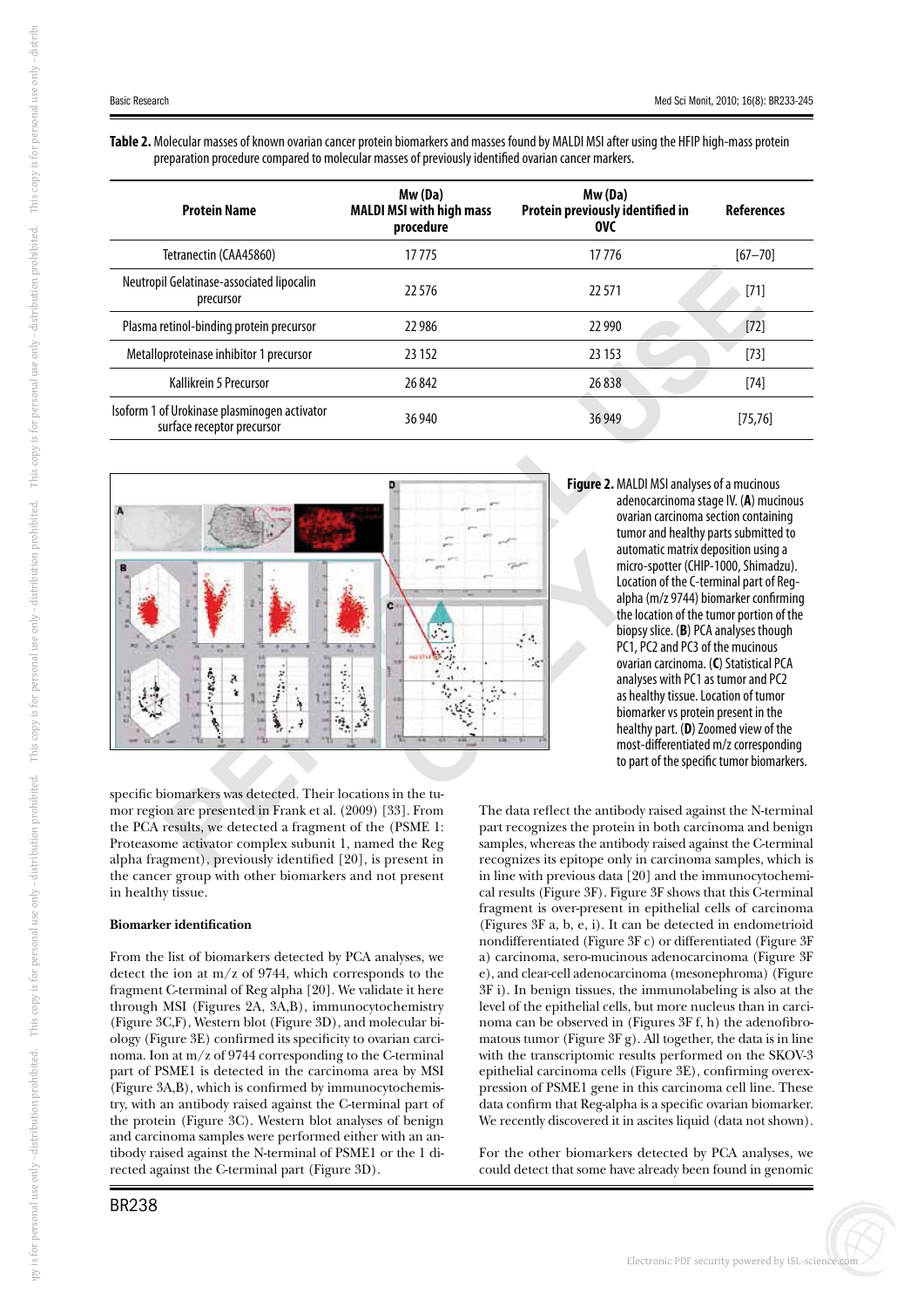

Figure 5E), further supporting the biochemical data. Finally, antibodies raised against the C-terminus of Reg alpha and a e the same mass, for example, protein<br>  $^{668}$ ) and apolipoprotein A1 (m/z 10155)<br>
to remove the MALDI matrix from the<br>
washing procedure and analyze samples<br>
and after trypsin digestion [32] (Figure<br>
are and in the interv Fr/MS in<br>
Tr/MS in<br>
Tr/MS in<br>
D.5 detect-<br>
digestion<br>
epit<br>
densities and it<br>
were char-<br>
gure 5B).<br>
g for this<br>
with ovar-<br>
oding for<br>
y, RT-PCR<br>
y, RT-PCR<br>
beliaid car-<br>
to some conding for<br>
to select the problem and aga studies, and share the same mass, for example *,* protein S100-A12 (m/z 10568) and apolipoprotein A1 (m/z 10155) [34]. We decided to remove the MALDI matrix from the slides through a washing procedure and analyze samples by MALDI before and after trypsin digestion [32] (Figure 4). The differentiated ions then were subjected to MS/MS analysis by MALDI before analysis by nanoLC-IT/MS in MS/MS mode. For example, the ion at m/z 1160.5 detected by MALDI in a patient sample after trypsin digestion (Figure 4) was subjected to MS/MS analysis (Figure 5A). The obtained sequence of WFYIASAFR with a score of 42 (Figure 5B) was confirmed by the IT-MS/MS data, and it belongs to orosomucoid 1. Five others fragments were characterized and gave 30.3% sequence coverage (Figure 5B). The presence in the biopsy of the mRNA coding for this protein was confirmed by RT-PCR from patient with ovarian carcinoma (Figure 5C). A 150-bp fragment coding for orosomucoid was amplified (Figure 5D). Similarly, RT-PCR performed on RNA extracted from SKOV-3 epithelial carcinoma cells confirmed the expression of the orosomucoid antibodies raised against the C-terminus of Reg alpha and a

**-**R

are labeled. (D) Western blot an<br>with benign (B) or carcinoma fr<br>different patients (C) with antib<br>directed against either the N-te<br>C-terminal parts of PSME1. (E) F<br>analyses of PSME1 of mRNA ext<br>from SKV03. (F) Immunocytoc **Figure 3.** ( **A**) Ovarian carcinoma section stained with Hematoxilin, Eosin, Safran (H&S) colorants. ( **B**) MSI image of the ion at m/z: 9744, reg alpha fragment. ( **C**) Immunocytochemical analyses with antibody raised against the C-terminal fragment on stage IV carcinoma sections. Most of the epithelial cells are labeled. ( **D**) Western blot analyses with benign ( **B**) or carcinoma from different patients ( **C**) with antibodies directed against either the N-terminal or C-terminal parts of PSME1. ( **E**) RT-PCR analyses of PSME1 of mRNA extracted from SKVO3. ( **F**) Immunocytochemical studies with polyclonal antibody raised against the c-terminal part of Reg alpha. (a) Epithelial cells of immunolabeled differentiated endometrioid carcinoma, (b) Epithelial cells of immunolabeled in carcinoma region. (c) Cytoplasmic epithelial cells immunolabeling of nondifferentiated endometrioid carcinoma. (d) Epithelial cells of immunolabeled in clear cells adenocarcinoma (mesonephroma). (e) Nuclear epithelial cells immunolabeling of benign tumor. (f) Nuclear epithelial cells immunolabeling of adenofibromatous tumor. (g) Nuclear epithelial cells immunolabeling of seromucous area in benign tumor. (h) Cytoplasmic epithelial cells immunolabeling of sero-mucinous adenocarcinoma.

monoclonal against orosomucoid were used for immunocytochemistry using the specific MALDI imaging procedure [28] (Figure 5F). Both biomarkers were detected using the

**Figure 4.** MALDI-MS profiles of 3 ovarian carcinomas after tissue trypsin digestion using an automatic micro-spotter (CHIP-1000, Shimadzu) versus benign tumor; a zoom of the peptide 1160.5 is performed. This peptide is present in 3 ovarian carcinomas and absent in the benign tumor. (Inset corresponds to the zoom of the 1160.5 region.)



# BR239

i Kdi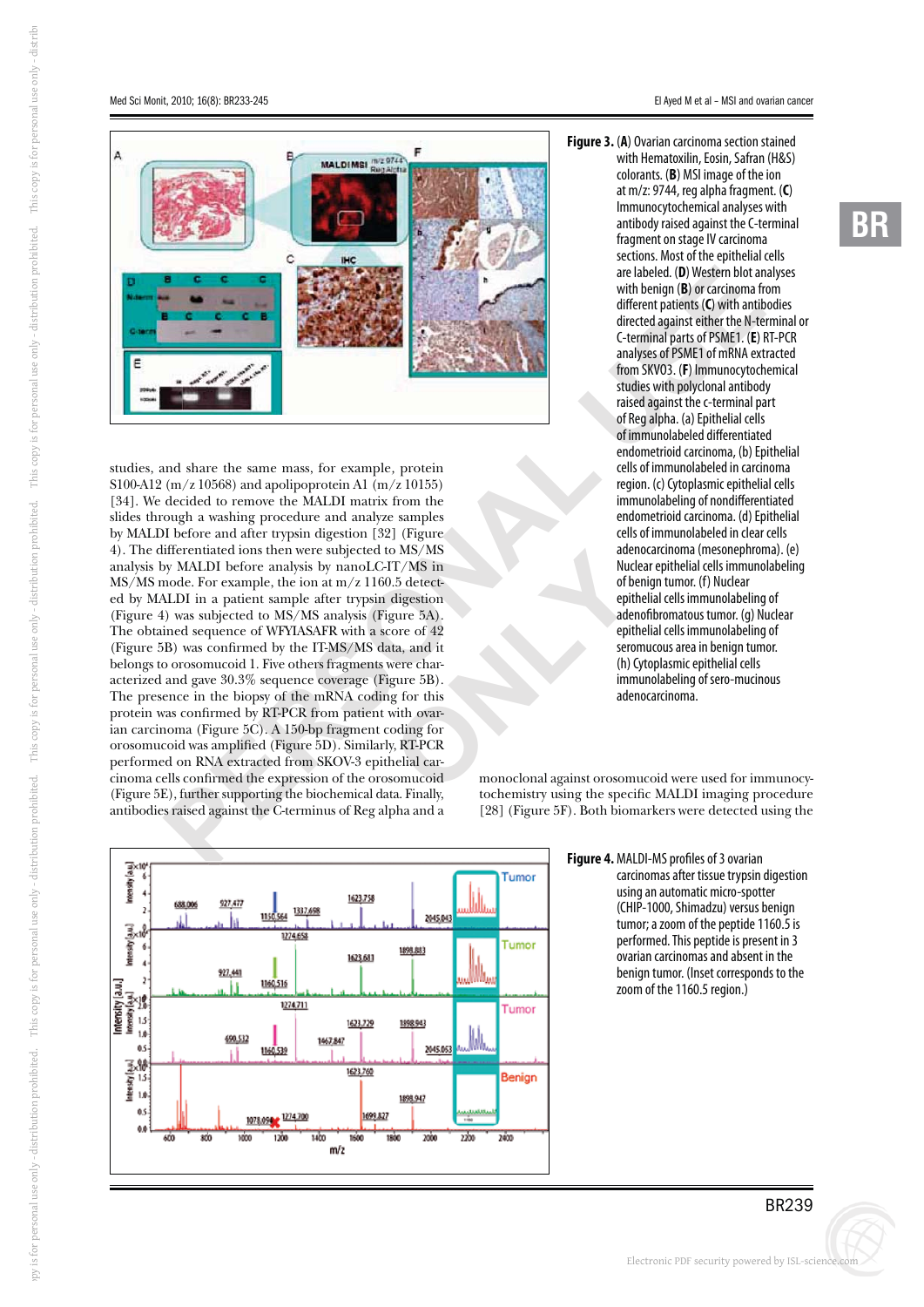

tag-mass procedure in the carcinoma region with specific localization (Figure 5F b), which was consistent with the clustering distribution (Figure 5F c).

e in the carcinoma region with specific lo-<br>
or<br>
for SF b), which was consistent with the clus-<br>
In<br>
IT (Figure 5F c).<br>
MALDI TOF-TOF and nanoLC-IT MS/MS<br>
allowed us to characterize 15 biomarkers<br>
of amples (10 patients wi A combination of MALDI TOF-TOF and nanoLC-IT MS/MS analyses (Table 3) allowed us to characterize 15 biomarkers (Table 3) from 20 samples (10 patients with ovarian cancer and absent in 10 benign tumors). Some of these have been previously reported as secreted proteins in largescale analyses of human plasma from ovarian cancer patients [35], human ovarian cancer tumors [36] or ovarian ascites analyses [37]. Moreover, their location was determined by MSI using a bottom-up strategy. After tissue trypsin digestion, proteins were reconstructed based on their

TOF analyses. (D) RT-PCR amplif<br>of orosomucoid from mRNA ext<br>biopsy (5 carcinoma versus 5 be<br>(E) RT-PCR amplification of oros<br>from SKOV-3 cell lines. (F) (a)M,<br>specific imaging using the TAG-<br>concept with a polyclonal anti **Figure 5.** ( **A**) MALDI MS/MS sequencing of 1160.5 using MALDI TOF-TOF. ( **B**) Sequence (WFYIASAFR) in red corresponding to the fragment identified by MS-MS and localized in the orosomucoid-1 protein. (**C**) Sequence of the orosomucoid obtained by nano-LC-ITMS after trypsin digestion and by tissue MALDI TOF/ TOF analyses. ( **D**) RT-PCR amplification of orosomucoid from mRNA extracted biopsy (5 carcinoma versus 5 benign). (**E**) RT-PCR amplification of orosomucoid from SKOV-3 cell lines. ( **F**) (a)MALDI specific imaging using the TAG-MASS concept with a polyclonal anti-Ct Reg alpha antibody tagged with a reporter (with a mass of 1309) and a monoclonal anti-orosomucoid tagged with another reporter (with a mass of 1569). (b) Merge of specific MALDI imaging molecular images of the C-terminal fragment of Reg alpha and orosomucoid. (c) MALDI imaging molecular images of the C-terminal fragment of Reg alpha and orosomucoid with the correspondence of the 2 subclass's location in the tumor part; each biomarker is characteristic of 1 region.

| <b>Molecular</b><br><b>Mascot score</b><br>Sequence coverage<br><b>Access number</b><br><b>Protein name</b><br>(average)<br>(average)<br>mass<br>P08670_CHAIN_0<br>Vimentin<br>$89.6 \pm 22.3$<br>$27 + 10%$<br>53651<br>P51884 CHAIN 0<br><b>Lumican Precursor</b><br>38428<br>$63.6 \pm 5.7$<br>$19.3 + 4%$<br>P02647 CHAIN 1<br>Apolipoprotein 1<br>11183<br>$49.9 + 4$<br>$21.6 \pm 4.9\%$<br>P51888 CHAIN 0<br>Prolargin<br>43809<br>$52.5 \pm 0.7$<br>$17 + 0.8\%$<br>Oviductin (mucin-9)<br>Q12889_CHAIN_0<br>75372<br>$47.8 \pm 1.3$<br>$13.3 \pm 1.2%$<br>Transgelin<br>22610<br>Q01995 CHAIN 0<br>$49.5 \pm 2.48$<br>$26 \pm 2.44\%$<br>Orosomucoid<br>P02765<br>23511<br>$20.8 + 1.8%$<br>$45 + 2.44$<br>P02787_CHAIN_0<br>Siderophilin<br>77049<br>$38.1 \pm 2.2$<br>$12 + 4.8%$<br>P01009_ISOFORM_2<br>Alpha 1 antiprotease<br>39066<br>$29.8 \pm 1.6$<br>$21 \pm 3.2%$<br>P08727<br>Cytokeratin 19<br>44635<br>$29.3 \pm 1.75$<br>$10 + 1.6%$<br>Phosphatidyl Ethanolamine Binding Protein<br>P30086_CHAIN_0<br>21056<br>$28.1 \pm 0.9$<br>$23 + 2%$<br>Protein S100 A11<br>11740<br>P31949<br>$22.6 \pm 0.25$<br>24.5±0.5%<br>51676<br>P02790_CHAIN_0<br>Hemopexin<br>$21.0 \pm 0.4$<br>$6.5 \pm 1.2\%$<br>Profilin-1<br>P07737_CHAIN_0<br>15054<br>$18.3 \pm 0.9$<br>$15.4 + 4.7%$ | analyses (Table 3) allowed us to characterize T5 biomarkers<br>(Table 3) from 20 samples (10 patients with ovarian can-<br>cer and absent in 10 benign tumors). Some of these have<br>been previously reported as secreted proteins in large-<br>scale analyses of human plasma from ovarian cancer pa-<br>tients [35], human ovarian cancer tumors [36] or ovarian<br>ascites analyses [37]. Moreover, their location was deter-<br>mined by MSI using a bottom-up strategy. After tissue tryp-<br>sin digestion, proteins were reconstructed based on their<br>Table 3. Biomarkers identified by nanoLC-IT-MS in MS/MS mode from 10 patients with ovarian cancer absent in 10 benign tumors. | 1 region. | OF the 2 subclass's location in the tumor<br>part; each biomarker is characteristic of<br>in silico trypsic digested peptides detected on the digest-<br>ed tissue (Table 4, Figure 6). MALDI imaging mass spec-<br>trometry images from digested fragments for the same pro-<br>tein were cumulative and gave the molecular image of its |
|----------------------------------------------------------------------------------------------------------------------------------------------------------------------------------------------------------------------------------------------------------------------------------------------------------------------------------------------------------------------------------------------------------------------------------------------------------------------------------------------------------------------------------------------------------------------------------------------------------------------------------------------------------------------------------------------------------------------------------------------------------------------------------------------------------------------------------------------------------------------------------------------------------------------------------------------------------------------------------------------------------------------------------------------------------------------------------------------------------------------------------------------------------------------------------------------------------------------------------------------------------------------------------------------------|------------------------------------------------------------------------------------------------------------------------------------------------------------------------------------------------------------------------------------------------------------------------------------------------------------------------------------------------------------------------------------------------------------------------------------------------------------------------------------------------------------------------------------------------------------------------------------------------------------------------------------------------------------------------------------------------|-----------|-------------------------------------------------------------------------------------------------------------------------------------------------------------------------------------------------------------------------------------------------------------------------------------------------------------------------------------------|
|                                                                                                                                                                                                                                                                                                                                                                                                                                                                                                                                                                                                                                                                                                                                                                                                                                                                                                                                                                                                                                                                                                                                                                                                                                                                                                    |                                                                                                                                                                                                                                                                                                                                                                                                                                                                                                                                                                                                                                                                                                |           |                                                                                                                                                                                                                                                                                                                                           |
|                                                                                                                                                                                                                                                                                                                                                                                                                                                                                                                                                                                                                                                                                                                                                                                                                                                                                                                                                                                                                                                                                                                                                                                                                                                                                                    |                                                                                                                                                                                                                                                                                                                                                                                                                                                                                                                                                                                                                                                                                                |           |                                                                                                                                                                                                                                                                                                                                           |
|                                                                                                                                                                                                                                                                                                                                                                                                                                                                                                                                                                                                                                                                                                                                                                                                                                                                                                                                                                                                                                                                                                                                                                                                                                                                                                    |                                                                                                                                                                                                                                                                                                                                                                                                                                                                                                                                                                                                                                                                                                |           |                                                                                                                                                                                                                                                                                                                                           |
|                                                                                                                                                                                                                                                                                                                                                                                                                                                                                                                                                                                                                                                                                                                                                                                                                                                                                                                                                                                                                                                                                                                                                                                                                                                                                                    |                                                                                                                                                                                                                                                                                                                                                                                                                                                                                                                                                                                                                                                                                                |           |                                                                                                                                                                                                                                                                                                                                           |
|                                                                                                                                                                                                                                                                                                                                                                                                                                                                                                                                                                                                                                                                                                                                                                                                                                                                                                                                                                                                                                                                                                                                                                                                                                                                                                    |                                                                                                                                                                                                                                                                                                                                                                                                                                                                                                                                                                                                                                                                                                |           |                                                                                                                                                                                                                                                                                                                                           |
|                                                                                                                                                                                                                                                                                                                                                                                                                                                                                                                                                                                                                                                                                                                                                                                                                                                                                                                                                                                                                                                                                                                                                                                                                                                                                                    |                                                                                                                                                                                                                                                                                                                                                                                                                                                                                                                                                                                                                                                                                                |           |                                                                                                                                                                                                                                                                                                                                           |
|                                                                                                                                                                                                                                                                                                                                                                                                                                                                                                                                                                                                                                                                                                                                                                                                                                                                                                                                                                                                                                                                                                                                                                                                                                                                                                    |                                                                                                                                                                                                                                                                                                                                                                                                                                                                                                                                                                                                                                                                                                |           |                                                                                                                                                                                                                                                                                                                                           |
|                                                                                                                                                                                                                                                                                                                                                                                                                                                                                                                                                                                                                                                                                                                                                                                                                                                                                                                                                                                                                                                                                                                                                                                                                                                                                                    |                                                                                                                                                                                                                                                                                                                                                                                                                                                                                                                                                                                                                                                                                                |           |                                                                                                                                                                                                                                                                                                                                           |
|                                                                                                                                                                                                                                                                                                                                                                                                                                                                                                                                                                                                                                                                                                                                                                                                                                                                                                                                                                                                                                                                                                                                                                                                                                                                                                    |                                                                                                                                                                                                                                                                                                                                                                                                                                                                                                                                                                                                                                                                                                |           |                                                                                                                                                                                                                                                                                                                                           |
|                                                                                                                                                                                                                                                                                                                                                                                                                                                                                                                                                                                                                                                                                                                                                                                                                                                                                                                                                                                                                                                                                                                                                                                                                                                                                                    |                                                                                                                                                                                                                                                                                                                                                                                                                                                                                                                                                                                                                                                                                                |           |                                                                                                                                                                                                                                                                                                                                           |
|                                                                                                                                                                                                                                                                                                                                                                                                                                                                                                                                                                                                                                                                                                                                                                                                                                                                                                                                                                                                                                                                                                                                                                                                                                                                                                    |                                                                                                                                                                                                                                                                                                                                                                                                                                                                                                                                                                                                                                                                                                |           |                                                                                                                                                                                                                                                                                                                                           |
|                                                                                                                                                                                                                                                                                                                                                                                                                                                                                                                                                                                                                                                                                                                                                                                                                                                                                                                                                                                                                                                                                                                                                                                                                                                                                                    |                                                                                                                                                                                                                                                                                                                                                                                                                                                                                                                                                                                                                                                                                                |           |                                                                                                                                                                                                                                                                                                                                           |
|                                                                                                                                                                                                                                                                                                                                                                                                                                                                                                                                                                                                                                                                                                                                                                                                                                                                                                                                                                                                                                                                                                                                                                                                                                                                                                    |                                                                                                                                                                                                                                                                                                                                                                                                                                                                                                                                                                                                                                                                                                |           |                                                                                                                                                                                                                                                                                                                                           |
|                                                                                                                                                                                                                                                                                                                                                                                                                                                                                                                                                                                                                                                                                                                                                                                                                                                                                                                                                                                                                                                                                                                                                                                                                                                                                                    |                                                                                                                                                                                                                                                                                                                                                                                                                                                                                                                                                                                                                                                                                                |           |                                                                                                                                                                                                                                                                                                                                           |
|                                                                                                                                                                                                                                                                                                                                                                                                                                                                                                                                                                                                                                                                                                                                                                                                                                                                                                                                                                                                                                                                                                                                                                                                                                                                                                    |                                                                                                                                                                                                                                                                                                                                                                                                                                                                                                                                                                                                                                                                                                |           |                                                                                                                                                                                                                                                                                                                                           |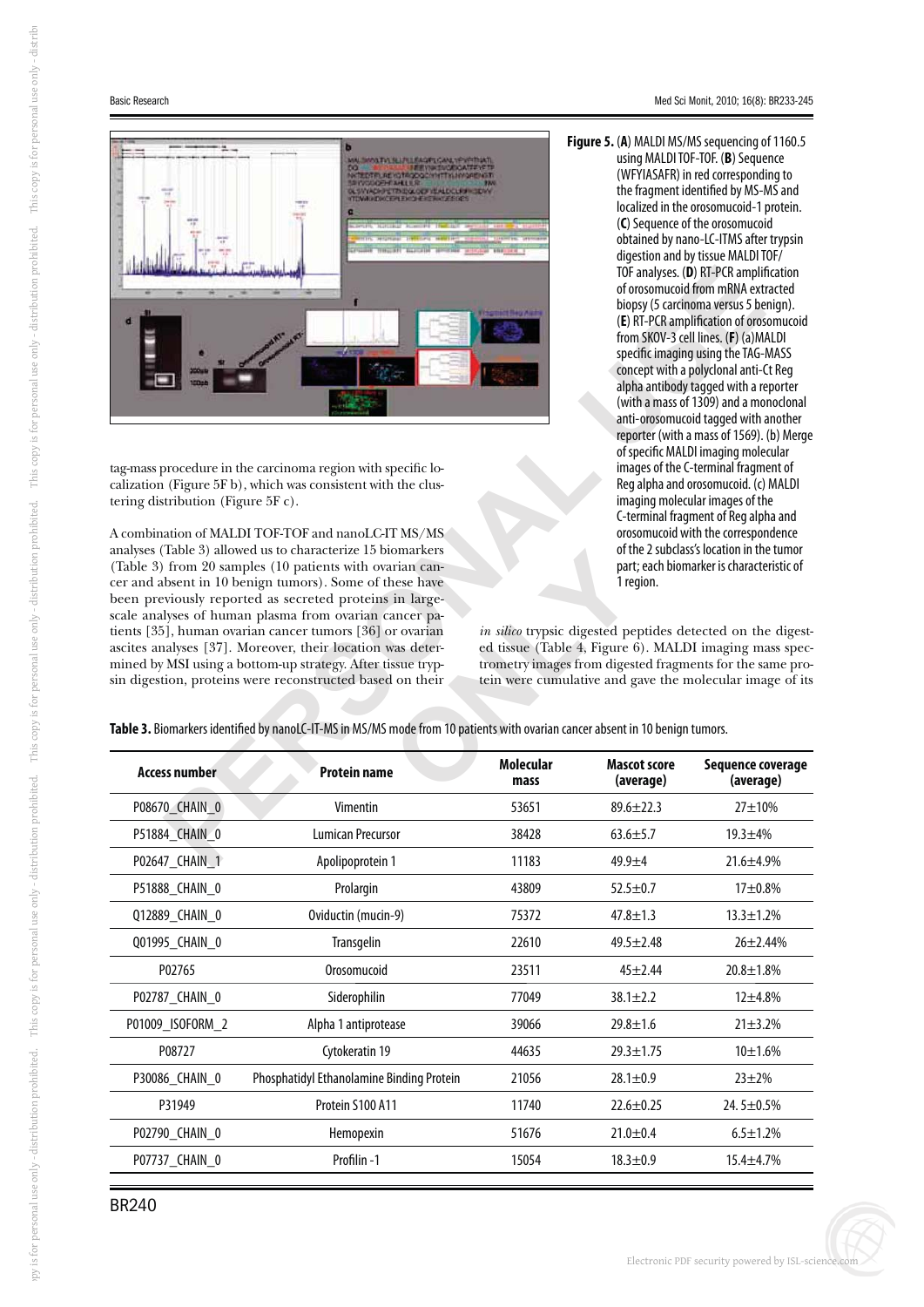**-**R

**Table 4.** Trypsic digested fragment of proteins identified by NanoLC-IT-MS in MS/MS and found on tissue after bottom-up strategy and characterized by MS/MS.

| Orosomucoide |                        |             | Oviductal glycoprotein 1         |             | Alpha anti-protease 1   |
|--------------|------------------------|-------------|----------------------------------|-------------|-------------------------|
| Mass         | <b>Fragment</b>        | Mass        | <b>Fragment</b>                  | Mass        | <b>Fragment</b>         |
| 1160.59      | WFYIASAFR              | 1118.68     | <b>FIASVISLLR</b>                | 1015.6      | SVLGQLGITK              |
| 1559.83      | <b>ITGKWFYIASAFR</b>   | 1120.6      | <b>LIMGIPTYGR</b>                | 1110.59     | <b>LSITGTYDLK</b>       |
| 1752.83      | <b>YVGGQEHFAHLLILR</b> | 1288.62     | <b>FTTMLSTFANR</b>               | 1568.78     | <b>ECGGVFTDPKGIFK</b>   |
|              |                        | 1248.54     | <b>SSAYAMNYWR</b>                |             |                         |
|              |                        | 1508.77     | TLLSIGGWNFGTSR                   |             |                         |
|              | Siderophilin           |             | Reg alpha C-terminal             |             | Profilin-1              |
| <b>Mass</b>  | <b>Fragment</b>        | Mass        | <b>Fragment</b>                  | <b>Mass</b> | <b>Fragment</b>         |
| 1577.8       | TAGWNIPMGLLYNK         | 1500.98     | QLVHELDEAEYR                     | 1643.9      | <b>TFVNITPAEVGVLVGK</b> |
|              |                        | 1518.2      | IEDGNNFGVAV QEK                  | 1470.7      | SSFYVNGLTLGGQK          |
|              | Prolargin              |             | <b>Transgelin</b>                |             | Hemopexin               |
| <b>Mass</b>  | <b>Fragment</b>        | <b>Mass</b> | <b>Fragment</b>                  | <b>Mass</b> | <b>Fragment</b>         |
| 1064.59      | SFPNLAFIR              | 1204.7      | TLMALGSLAVTK                     | 1141.58     | GGYTLVSGYPK             |
| 1309.7       | LPGLVFLYMEK            | 1530.7      | <b>TDMFQTVDLFEGK</b>             | 1120.599    | NFPSPVDAAFR             |
| 1352.71      | NQLEEVPSALPR           | 1221.62     | QMEQVAQFLK                       |             |                         |
| 1549.856     | NLMOLNLAHNILR          |             |                                  |             |                         |
|              | <b>Vimentin</b>        |             | <b>S100</b>                      |             | <b>Lumican</b>          |
| <b>Mass</b>  | <b>Fragment</b>        | <b>Mass</b> | <b>Fragment</b>                  | Mass        | <b>Fragment</b>         |
| 1254.5       | LGDLYEEEMR             | 1060.48     | <b>DGYNYTLSK</b>                 | 1178.63     | LKEDAVSAAFK             |
| 1169.70      | ILLAELEQLK             | 1849.89     | TEFLSFMNTELAAFTK                 | 1024.55     | FNALQYLR                |
| 1428.7       | SLYASSPGGVYATR         |             |                                  | 1297.66     | SLEDLQLTHNK             |
| 1533.84      | KVESLQEEIAFLK          |             |                                  | 1180.65     | RFNALQYLR               |
| 1570.88      | <b>ISLPLPNFSSLNLR</b>  |             |                                  |             |                         |
|              | <b>Cytokeratin 19</b>  |             | Phosphatidylethanolamine-binding |             | Apolipoprotein 1        |
| <b>Mass</b>  | <b>Fragment</b>        | <b>Mass</b> | <b>Fragment</b>                  | <b>Mass</b> | <b>Fragment</b>         |
| 1064.09      | SFPNLAFIR              | 1560.8      | LYTLVLTDPDAPSR                   | 1031.51     | LSPLGEEMR               |
| 1365.7       | SRLEQEIATYR            | 1632.79     | NRPTSISWDGLDSGK                  | 1301.64     | THLAPYSDELR             |
| 1389.67      | AALEDTLAETEAR          | 1949.93     | GNDISSGTVLSDYVGSGPPK             | 1386.7      | VSFLSALEEYTK            |
| 1586.83      | LEHLYLNNNSIEK          |             |                                  | 1230.7      | QGLLPVLESFK             |

tissue repartition. Interestingly, all the detected proteins have the same location.

## **DISCUSSION**

These characterized proteins can be grouped into functional categories such as cell proliferation, immune response modulation, signaling to the cytoskeleton, and tumor progression.

## **Proteins associated with cell proliferation**

The S100 protein family has been previously detected in aggressive ovarian tumors [16]. In our study, we detected S100 A11 (Table 3) and S100 A12 (PCA analyses) proteins in tumors. S100 A11 has already been detected in ovarian ascites [37]. S100 A11 (or calgizzarin) is known to regulate cell growth by inhibiting DNA synthesis [38,39]. S100 A12 is known to contribute to leukocyte migration in chronic inflammatory responses [40].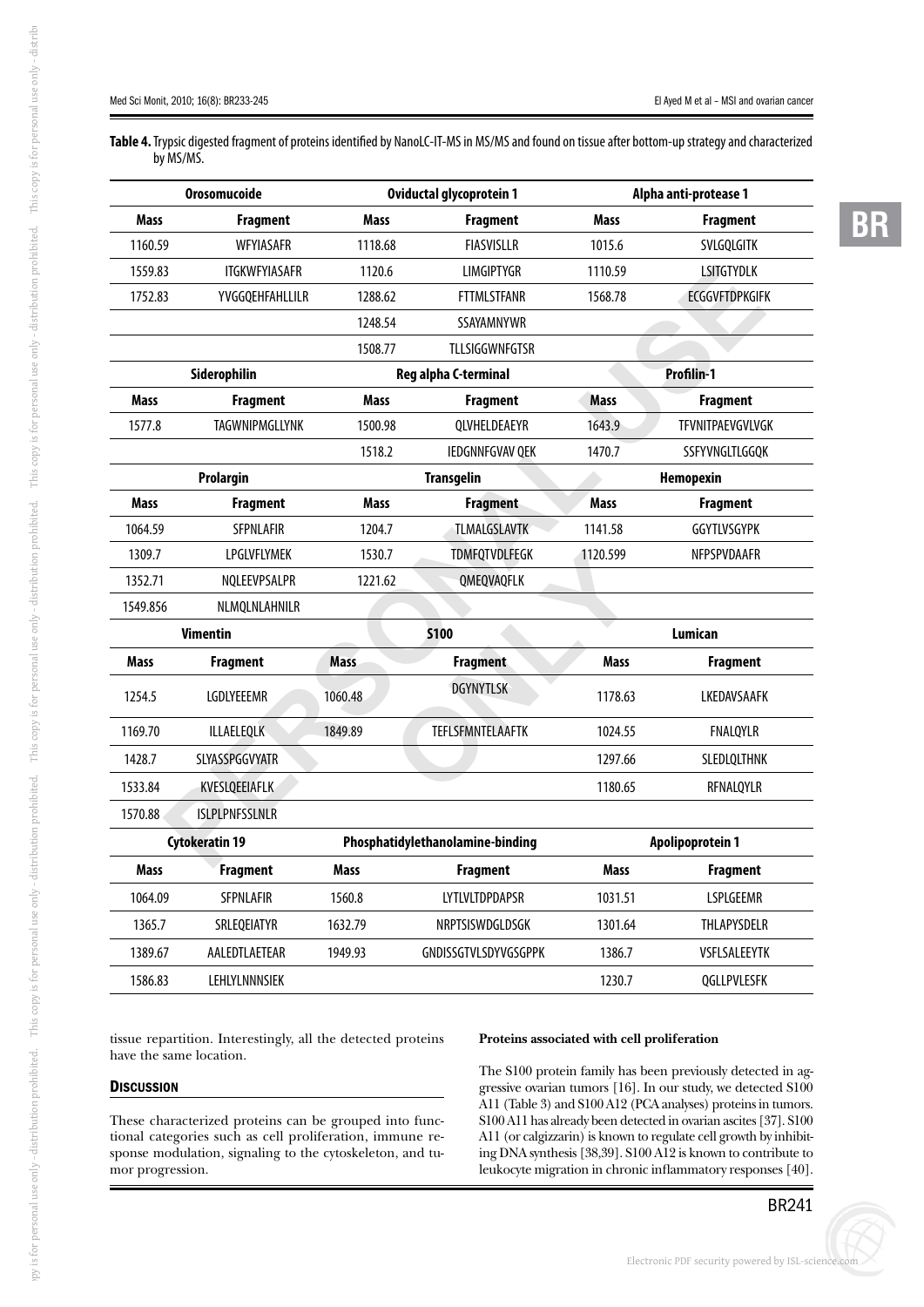



## **Proteins involved in immune response modulation**

<sup>[41</sup>]. In fact, a mgn CD4/CD6 fatio, which may indicate<br>the presence of regulatory T-cells, is associated with poor<br>outcomes. Reduced IL-2 and elevated IL-6 and IL-10 lev-<br>els favor a Th2 inhibitory immune response. This Recent studies have shown that ovarian cancer-associated ascites may provide an immunosuppressive environment [41]. In fact, a high CD4/CD8 ratio, which may indicate outcomes. Reduced IL-2 and elevated IL-6 and IL-10 levels favor a Th2 inhibitory immune response. This immunosuppressive climate may explain the observation of nonresponsiveness in ascites-derived T cells [41]. Considering these data, we tried to identify biomarkers from our pool that could be involved in such immunosuppression. In fact, we detected 5 factors involved in immune response modulation in our mucinous tumors: a C-terminal fragment of the 11S immunoproteasome (Reg-alpha), orosomucoid, apolipoprotein A1, hemopexin, and lumican.

PSME1 (proteasome activator complex subunit 1, 11S regulator complex [syn.: PA28 alpha]) cleaved into the Regalpha fragment could lead to default self-antigen presentation [20]. In fact, PA28 is a regulatory complex associated with 20S proteasome that consists of 3 subunits: alpha, beta, and gamma [42]. Binding of the 11S regulator complex to the 20S proteasome does not depend on ATP hydrolysis, and unlike the 19S regulatory subunit, the 11S regulator complex does not catalyze degradation of large proteins. Rather, it is responsible for MHC-class l antigen processing [43–45], which is greatly improved by interferon gammainduced expression of the alpha and beta subunits [46].

Several viral proteins that interact with these proteasome subunits have been reported, and they may interfere with host anti-viral defenses, thereby contributing to cell transformation [47]. The manner in which they bind to the core particle via its subunits' C-terminal tails, and induce an  $\alpha$ -ring conformational change to open the 20S gate, sug-<br>gests a mechanism similar to that of the 19S particle [49] gests a mechanism similar to that of the 19S particle [42]. No role in ovarian cancer has been demonstrated for the 11 S regulator complexes. Our data demonstrate a high level of expression of PA28 in carcinomas, especially in epithelial cells. The PA28 activator belongs to the antigen processing machinery (APM). Its alteration by cleavage in ovarian carcinomas may be a mechanism to evade immune recognition. Such a hypothesis has already been proposed for the case of APM chaperones such as TAP, LMP2, LMP10, and tapasin in colon carcinoma, small cell lung carcinoma, and pancreatic carcinoma cell lines. In fact, IFN- $\gamma$  treatment of<br>these carcinoma cell lines corrects the TAP J MP and tapathese carcinoma cell lines corrects the TAP, LMP, and tapasin deficiencies and enhances  $PA28 \alpha$ , LMP7, calnexin and calreticulin expression, which is accompanied by increased levels of MHC class 1 antigens [48]. Recently, PSEM2 (proteasome activator complex subunit 2, PA28 Beta) has also been detected in ascites fluid, which implicates it in immune cell tolerance toward carcinoma cells and confirms the dysregulation of self-antigen processing in ovarian tumors [37]. Moreover, PA28 alpha seems to be a target for Epstein-Barr virus (EBV) and herpes virus (HV), as we preliminary detected by qPCR (data not shown). In fact, Pudney and colleagues [49] have shown that, as EBV-infected cells move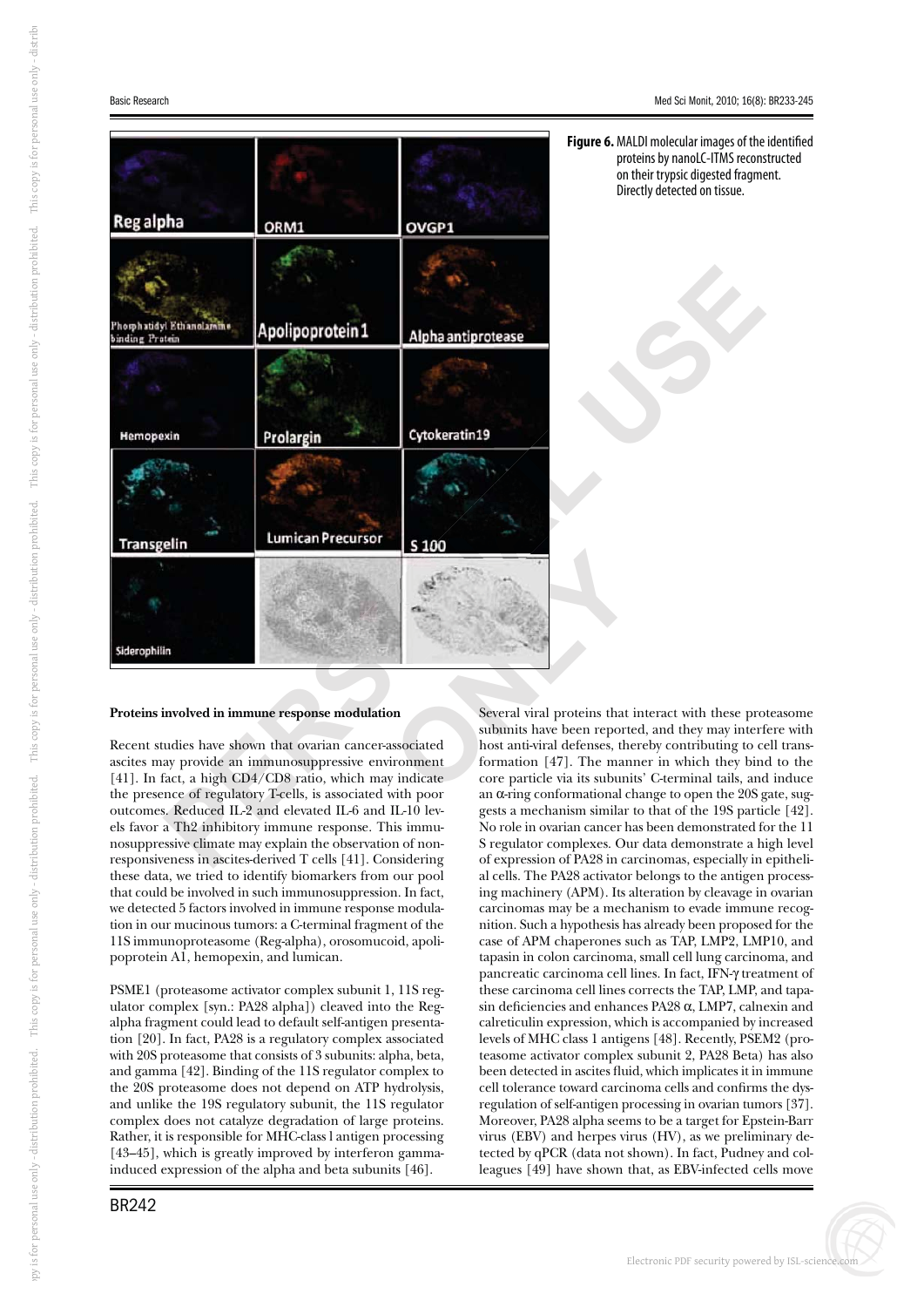

**Figure 7.** RT-PCR amplification of Toll-like receptors from SKOV-3 cell lines.

through the lytic cycle, their susceptibility to EBV-specific CD8 + T-cell recognition falls dramatically, concomitant with a reductions in transporter associated with antigen processing (TAP) function and surface human histocompatibility leukocyte antigen (HLA) class 1 expression. Implication of virus in the cause of ovarian cancer is also sustained by the overexpression of furin enzyme (data not shown), which is known to be implicated in glycoprotein B cleavage through a motif R-X-K/R-R in both EBV and HV [50,51].

cycle, their susceptibility to EBV-specific<br>
if in 1, moesin, filamin A<br>
into falls dramatically, concominant with transgelin-2, 5100 A11, at<br>
inanyorter associated with antigen process-<br>
imaging process-<br>
imaging recentl Among the 4 other factors that might participate in the tolerance phenomenon by inhibiting immune activation, the acute phase protein, orosomucoid (ORM, also known as alpha1-acid glycoprotein or AGP), is normally increased in infection, inflammation, and cancer, and it seems to have immunosuppressive properties in ovarian carcinoma ascites through inhibition of IL-2 secretion by lymphocytes [52]. Similarly, apolipoprotein A1 has been detected in conjunction with transthyretin and transferrin in early-stage mucinous tumors [53]. ApoA-I is known to decrease expression of surface molecules such as CD1a, CD80, CD86, and HLA-DR in dendritic cells, and it stimulates the production of IL-10 [54].

**-**Interestingly, hemopexin has recently been demonstrated to reduce TNF and IL-6 from macrophages during inflammation, and it limits TLR4 and TLR2 agonist-induced macrophage cytokine production [55]. We demonstrate that in SKOV-3 epithelial ovarian carcinoma cells, all TLRs are overexpressed with the exception of TLR9 and TLR10 (Figure  $7$ ). This point is also in line with the overexpression of lumican, which is a small LRR proteoglycan in the extracellular matrix. Along with other proteoglycans, such as decorin, biglycan, and prolargin, lumican is known to be overexpressed in breast cancer and to play a role in tumor progression [56,57]. However, as demonstrated for biglycan, which interacts with TLR2/4 on macrophages [58,59], we speculate that lumican is also involved in the activation of the inflammasome through TLR2/4 interaction. The activation of all danger-sensing receptors in carcinoma cells can be explained by regulation of inflammation by carcinoma cells to facilitate tumor progression. It seems that ovarian cancer cells act as parasites and use molecular mimicry [60] to escape the immune response, and they produce immunosuppressors to achieve tolerance.

#### **Signaling to the cytoskeleton**

hymal transition (EMT) lose their<br>eorganize their cytoskeleton, and<br>pe through the up- and down-re<br>les, including tight and adherent<br>senchymal markers. TGF- $\beta$  has l<br>EMT in ovarian adenosarcoma ce<br>g adenocarcinoma cell l Several candidate proteins, including profilin-1, cofilin-1, vimentin, and cytokeratin 19 are involved in intracellular signaling to the cytoskeleton. Changes in cell phenotype, such as the conversion of epithelial cells to mesenchymal cells, are integral not only to embryonic development but also to cancer invasion and metastasis. Cells undergoing the epithelial-mesenchymal transition (EMT) lose their epithelial morphology, reorganize their cytoskeleton, and acquire a motile phenotype through the up- and down-regulation of several molecules, including tight and adherent junction proteins and mesenchymal markers.  $TGF-\beta$  has been de-<br>scribed to induce  $FMT$  in overland adenosarcoma cells [61] scribed to induce EMT in ovarian adenosarcoma cells [61].

In the human lung adenocarcinoma cell line A549, this differentiation is accompanied by modification in the expression of several cytoskeleton proteins including  $\beta$ -actin, cofilin 1, moesin, filamin A and B, heat-shock protein beta-1, transgelin-2, S100 A11, and calpactin. These changes presumably increase migratory and invasive abilities [62]. We recently demonstrated that treatment of the ovarian cancer cell line SKOV-3 with TGF- $\beta$  (10 ng/mL, 24 h) increases the<br>expression of cofilin and profilin-1 at mPNA and protein expression of cofilin and profilin-1 at mRNA and protein level, and modifies its cytoskeletal organization as assessed by confocal microscopy analysis [63]. After binding to its receptor,  $TGF-\beta$  stimulates the reorganization of the actin<br>cytoskeleton and triggers the formation of stress fibers and cytoskeleton and triggers the formation of stress fibers and cellular protrusions [63].

#### **Tumor progression**

through<br>
by contocal microscopy ans<br>
receptor, TGF-β stimulates<br>
cytoskeleton and triggers th<br>
cellular protrusions [63].<br>
ation, the<br>
own as al-<br>
Tumor progression<br>
reased in<br>
s to have<br>
In conjunction with S100 p<br>
ma as In conjunction with S100 proteins and cytoskeleton modifying proteins, we also detected expression of oviduct-specific glycoprotein (OGP, Mucin-9), a marker of normal oviductal epithelium. Our data are in line with that of Woo and associates, who found that OGP is a tubal differentiation marker and may indicate early events in ovarian carcinogenesis [64,65].

## **CONCLUSIONS**

In summary, PCA and clustering, performed after MALDI imaging, analysis allow molecular tissue classification and will be of great help for pathological diagnoses. We confirmed that biomarkers detected in our tissue samples such as orosomucoid and lumican are highly glycosylated, which is in line with the mucinous phenotype of ovarian cancers. Thus, clustering analysis in conjunction with specific biomarker detection can enhance tumor tissue classification and subclassification and lead to better diagnoses. Moreover, based on the biomarkers identified in this study, we propose that ovarian cancer cells act to suppress immune responses. These findings also suggest that ovarian cancer can have a viral cause. Viruses are known to orient the immune response to immunosuppression [66]. Further studies are now in progress to explore this possibility to consider as potential biomarkers for ovarian cancer diagnosis Reg alpha fragment, mucin-9 in conjunction with oncoviral proteins specific from EBV and HHV6 viruses

### **Competing interests**

The authors declare that they have no competing interests.

i Kdi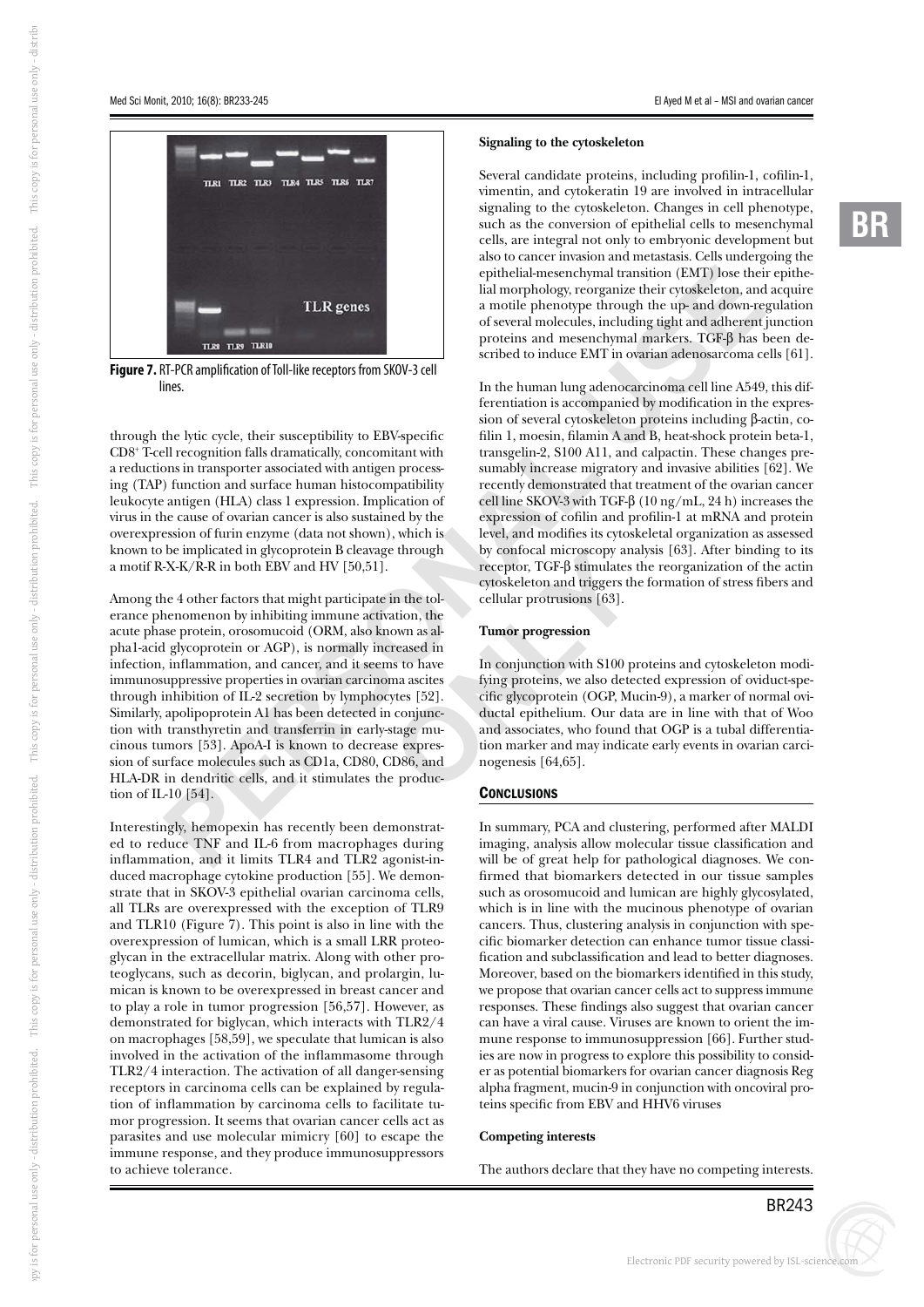buti

on prohibi

ted. Thi

s copy i

s for personal use only - di

stribi

#### **Authors' contributions**

AM performed NanoLC-ITMS and MALDI imaging analyses; DB: performed PCA analyses RL and CC: performed automatic profiling studies; JF design the new ionic matrices and on tissue bottom-up strategy for biomarker identification; DV performed the EMT studies; AT carried out the molecular studies; AD performed immunocytochemistry and Western blotting, DV realized the surgeries, and the follow-up of the study; AK and RD follow-up the study though the codirection of AM and DB theses; and IF and MS conceived of the study and participated in its design and coordination. All authors read and approved the final manuscript.

#### REFERENCES:

- 1. Lambaudie E, Collinet P, Vinatier D: [Ovarian cancers and CA 125 in 2006]. Gynecol Obstet Fertil, 2006; 34: 254–57
- 2. Edwards BK, Brown ML, Wingo PA et al: Annual report to the nation on the status of cancer, 1975-2002, featuring population-based trends in cancer treatment. J Natl Cancer Inst, 2005; 97: 1407–27
- bstet Feriil, 2006; 34: 254–57<br>
wan ML, Wingo PA et al. Annual report to the nation<br>
2006; 34: 254–57<br>
mancer, 1975-2002, featuring population-based tends<br>
1.1, Nation ER, Botto, 97: 1407–27<br>
total Cancer Inst. 2005; 97: 1 3. Ardekani AM, Liotta LA, Petricoin EF III: Clinical potential of proteomics in the diagnosis of ovarian cancer. Expert Rev Mol Diagn, 2002; 2: 312–20
- 4. Bandera CA, Tsui HW, Mok SC, Tsui FW: Expression of cytokines and receptors in normal, immortalized, and malignant ovarian epithelial cell lines. Anticancer Res, 2003; 23: 3151–57
- 5. Conrads TP, Fusaro VA, Ross S et al: High-resolution serum proteomic features for ovarian cancer detection. Endocr Relat Cancer, 2004; 11: 163–78
- 6. Conrads TP, Zhou M, Petricoin EF III et al: Cancer diagnosis using proteomic patterns. Expert Rev Mol Diagn, 2003; 3: 411–20
- 7. Fields MM, Chevlen E: Ovarian cancer screening: a look at the evidence. Clin J Oncol Nurs, 2006; 10: 77–81
- 8. Johann DJ Jr, McGuigan MD, Patel AR et al: Clinical proteomics and biomarker discovery. Ann NY Acad Sci, 2004; 1022: 295–305
- 9. Kohn EC, Mills GB, Liotta L: Promising directions for the diagnosis and management of gynecological cancers. Int J Gynaecol Obstet, 2003; 83(Suppl.1): 203–9
- 10. Rapkiewicz AV, Espina V, Petricoin EF III, Liotta LA: Biomarkers of ovarian tumours. Eur J Cancer, 2004; 40: 2604–12
- 11. Petricoin EF, Ardekani AM, Hitt BA et al: Use of proteomic patterns in serum to identify ovarian cancer. Lancet, 2002; 359: 572–77
- to identify ovarian c<br> **-** HR III, Vasmatzis (<br> **-** HR III, Vasmatzis (<br>
markers in serum u<br>
-ICR mass spectrom<br>
ndis EP: Proteomic p<br>
ncer. Lancet, 2002; 3 12. Bergen HR III, Vasmatzis G, Cliby WA et al: Discovery of ovarian cancer biomarkers in serum using NanoLC electrospray ionization TOF and FT-ICR mass spectrometry. Dis Markers, 2003; 19: 239–49
- 13. Diamandis EP: Proteomic patterns in serum and identification of ovarian cancer. Lancet, 2002; 360: 170; author reply 171
- 14. Engwegen JY, Gast MC, Schellens JH, Beijnen JH. Clinical proteomics: searching for better tumour markers with SELDI-TOF mass spectrometry. Trends Pharmacol Sci, 2006; 27: 251–59
- 15. Fung ET, Yip TT, Lomas L et al: Classification of cancer types by measuring variants of host response proteins using SELDI serum assays. Int J Cancer, 2005; 115: 783–89
- 16. Kikuchi N, Horiuchi A, Osada R et al: Nuclear expression of S100A4 is associated with aggressive behavior of epithelial ovarian carcinoma: an important autocrine/paracrine factor in tumor progression. Cancer Sci, 2006; 97: 1061–69
- 17. Rai AJ, Zhang Z, Rosenzweig J et al: Proteomic approaches to tumor marker discovery. Arch Pathol Lab Med, 2002; 126: 1518–26
- 18. Xiao Z, Prieto D, Conrads TP et al: Proteomic patterns: their potential for disease diagnosis. Mol Cell Endocrinol, 2005; 230: 95–106
- 19. Zhu Y, Wu R, Sangha N et al: Classifications of ovarian cancer tissues by proteomic patterns. Proteomics, 2006; 6: 5846–56
- 20. Lemaire R, Menguellet SA, Stauber J et al: Specific MALDI imaging and profiling for biomarker hunting and validation: fragment of the 11S proteasome activator complex, Reg alpha fragment, is a new potential ovary cancer biomarker. J Proteome Res, 2007; 6: 4127–34
- 21. Deininger SO, Ebert MP, Futterer A et al: MALDI Imaging Combined with Hierarchical Clustering as a New Tool for the Interpretation of Complex Human Cancers. J Proteome Res, 2008; 7(12): 5230–36
- 22. Walch A, Rauser S, Deininger SO, Hofler H: MALDI imaging mass spectrometry for direct tissue analysis: a new frontier for molecular histology. Histochem Cell Biol, 2008; 130: 421–34
- 23. Lemaire R, Wisztorski M, Desmons A et al: MALDI-MS direct tissue analysis of proteins: Improving signal sensitivity using organic treatments. Anal Chem, 2006; 78: 7145–53
- 24. Franck J LR, Wisztorski M, Van Remoortere A et al: MALDI mass spectrometry imaging of proteins exceeding 30000 Da. Med Sci Monit, 2010; In press
- 25. Holle A, Haase A, Kayser M, Hohndorf J: Optimizing UV laser focus profiles for improved MALDI performance. J Mass Spectrom, 2006; 41:  $705 - 16$
- 26. Lemaire R, Lucot JP, Collinet P et al: New developments in direct analyses by MALDI mass spectrometry for study ovarian cancer. Mol Cell Proteomics, 2005; 4: S305–8
- torski M, Van Remoortere A et al: MALDI<br>of proteins exceeding 30000 Da. Med Sci M<br>proteins exceeding 30000 Da. Med Sci M<br>proteins exceeding 30000 Da. Med Sci M<br>wed MALDI performance. J Mass Spectron<br>proteins in anass spect 27. Stauber J, Lemaire R, Wisztorski M et al: New developments in MALDI imaging mass spectrometry for pathological proteomic studies; Introduction to a novel concept, the specific MALDI imaging. Mol Cell Proteomics, 2006; 5: S247–S49
- 28. Lemaire R, Stauber J, Wisztorski M et al: Tag-mass: specific molecular imaging of transcriptome and proteome by mass spectrometry based on photocleavable tag. J Proteome Res, 2007; 6: 2057–67
- 29. Krug A, Towarowski A, Britsch S et al: Toll-like receptor expression reveals CpG DNA as a unique microbial stimulus for plasmacytoid dendritic cells which synergizes with CD40 ligand to induce high amounts of IL-12. Eur J Immunol, 2001; 31: 3026–37
- 30. Franck J, Arafah K, Barnes A et al: Improving tissue preparation for matrix-assisted laser desorption ionization mass spectrometry imaging. Part 1: using microspotting. Anal Chem, 2009; 81: 8193–202
- 31. Lemaire R, Tabet JC, Ducoroy P et al: Solid ionic matrixes for direct tissue analysis and MALDI imaging. Anal Chem, 2006; 78: 809–19
- 32. Fournier I, Wisztorski M, Salzet M: Tissue Imaging Using MALDI Mass Spectrometry: The New Frontier of Histopathology Proteomics Expert Review Proteomics, 2008; 5(3): 413–24
- Final Expansion of the two states of the pair of the content of the same of the states of the cyloM<sub>3</sub> is using profile to the evidence.<br> **B** analysis and MALDI imaging is using profile to the evidence of the evidence of t 33. Franck J, Arafah K, Elayed M et al: MALDI imaging mass spectrometry: state of the art technology in clinical proteomics. Mol Cell Proteomics, 2009; 8: 2023–33
	- 34. Hibbs K, Skubitz KM, Pambuccian SE et al: Differential gene expression in ovarian carcinoma: identification of potential biomarkers. Am J Pathol, 2004; 165: 397–414
	- 35. Schweigert FJ: Characterisation of protein microheterogeneity and protein complexes using on-chip immunoaffinity purification-mass spec-trometry. Brief Funct Genomic Proteomic, 2005; 4: 7–15
	- 36. Bengtsson S, Krogh M, Szigyarto CA et al: Large-scale proteomics analysis of human ovarian cancer for biomarkers. J Proteome Res, 2007; 6: 1440–50
	- 37. Gortzak-Uzan L, Ignatchenko A, Evangelou AI et al: A proteome resource of ovarian cancer ascites: integrated proteomic and bioinformatic analyses to identify putative biomarkers. J Proteome Res, 2008; 7: 339–51
	- 38. Makino E, Sakaguchi M, Iwatsuki K, Huh NH: Introduction of an N-terminal peptide of S100C/A11 into human cells induces apoptotic cell death. J Mol Med, 2004; 82: 612–20
	- 39. Sakaguchi M, Miyazaki M, Sonegawa H et al: PKCalpha mediates TGFbetainduced growth inhibition of human keratinocytes via phosphorylation of S100C/A11. J Cell Biol, 2004; 164: 979–84
	- 40. Yang Z, Tao T, Raftery MJ et al: Proinflammatory properties of the human S100 protein S100A12. J Leukoc Biol, 2001; 69: 986–94
	- 41. Giuntoli RL II, Webb TJ, Zoso A et al: Ovarian cancer-associated ascites demonstrates altered immune environment: implications for antitumor immunity. Anticancer Res, 2009; 29: 2875–84
	- 42. Yang Y, Fruh K, Ahn K, Peterson PA: *In vivo* assembly of the proteasomal complexes, implications for antigen processing. J Biol Chem, 1995; 270: 27687–94
	- 43. Kloetzel PM: The proteasome system: a neglected tool for improvement of novel therapeutic strategies? Gene Ther, 1998; 5: 1297–98
	- 44. Rivett AJ, Gardner RC: Proteasome inhibitors: from *in vitro* uses to clinical trials. J Pept Sci, 2000; 6: 478–88
	- 45. Rotem-Yehudar R, Groettrup M, Soza A et al: LMP-associated proteolytic activities and TAP-dependent peptide transport for class 1 MHC molecules are suppressed in cell lines transformed by the highly oncogenic adenovirus 12. J Exp Med, 1996; 183: 499–514

i Kdi

s for personal use only - di

buti

on prohibi

ted. Thi

s copy i

s for personal use only - di

buti

on prohibi

ted. Thi

s copy i

s for personal use only - di

stri buti

on prohibi

ted. Thi

s copy i

s for personal use only - di